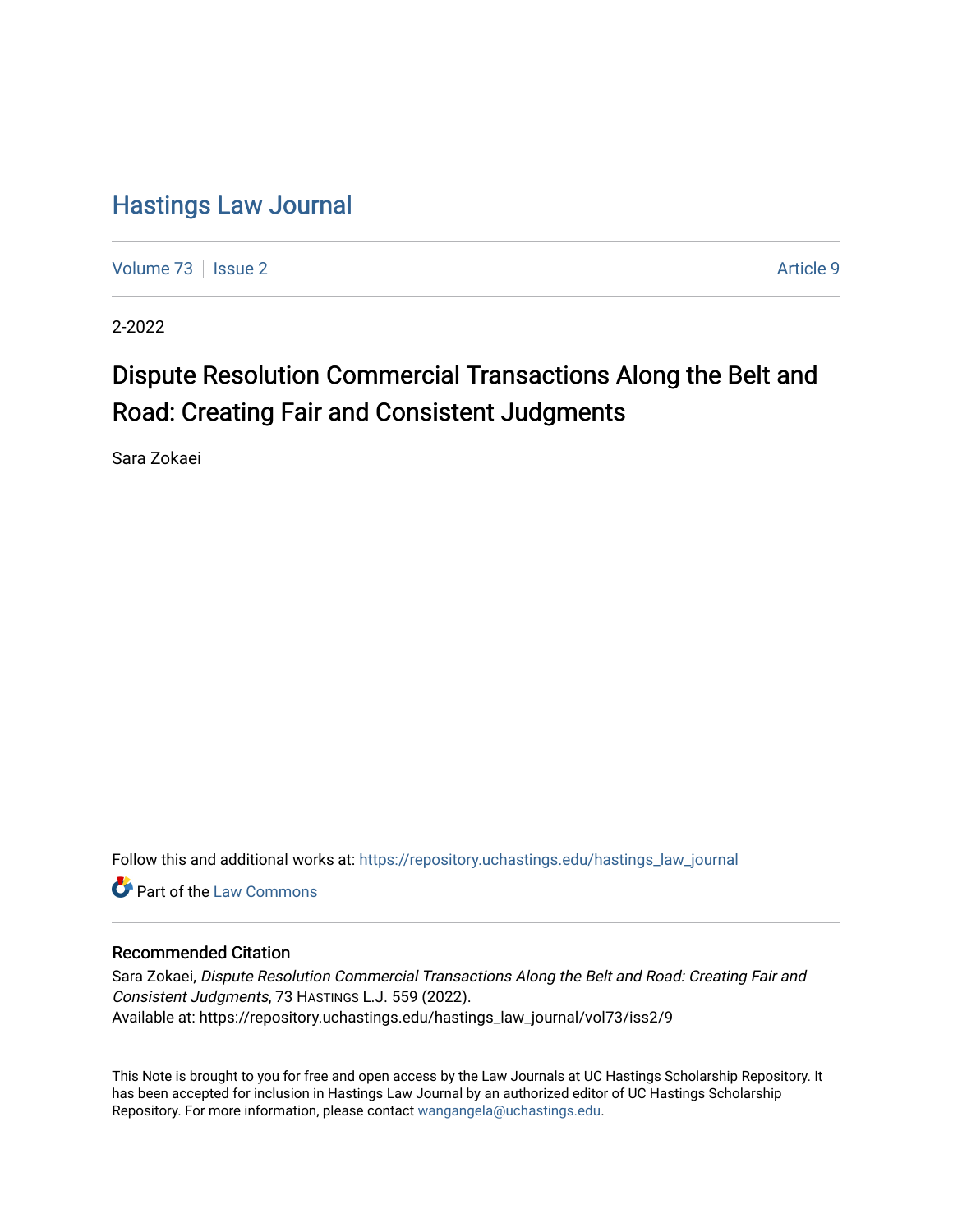## Dispute Resolution Commercial Transactions Along the Belt and Road: Creating Fair and Consistent Judgments

## SARA ZOKAEI†

*For over forty years, China has promulgated national policies of opening-up and cooperation with other nations. Over the past eight years, China has been expanding its efforts to uphold these policy goals via the Belt and Road Initiative, China's global infrastructure project. With this increase in international economic activity and commercial transactions, China has recognized the need for judicial reform to better serve the legal needs of foreign parties. Given China's preference for peaceful cooperation, arbitration, and mediation, reform was necessary to cater to the needs of foreign parties who prefer litigation.*

*In parallel with the Belt and Road Initiative, China has expanded its domestic dispute resolution mechanisms to provide broad legal resources for Belt and Road transacting parties. China has outlined its commitment to provide a fair, predictable, and law-based business environment for international parties in a series of opinions issued by the Supreme People's Court of China. Further, China has forged key legal instruments to support its commitment to provide fair and consistent court judgments: (1) establishment of the International Commercial Courts; (2) issuance of BRI-specific guiding cases, and (3) commitment to expanded application of the principle of reciprocity in the enforcement of foreign judgments.*

*While China's extensive domestic judicial reform, to some extent, has been consistent with its promulgated policies and Belt and Road goals, the vagueness of the Supreme People's Court opinions outlining the reforms still present distinct logistical challenges to achieving fair, predictable, and consistent court judgments. As a result, Belt and Road parties choosing to litigate their international commercial disputes may face hurdles in their pursuit of fair and predictable legal protections in court.*

<sup>†</sup> J.D. 2022, University of California, Hastings College of the Law.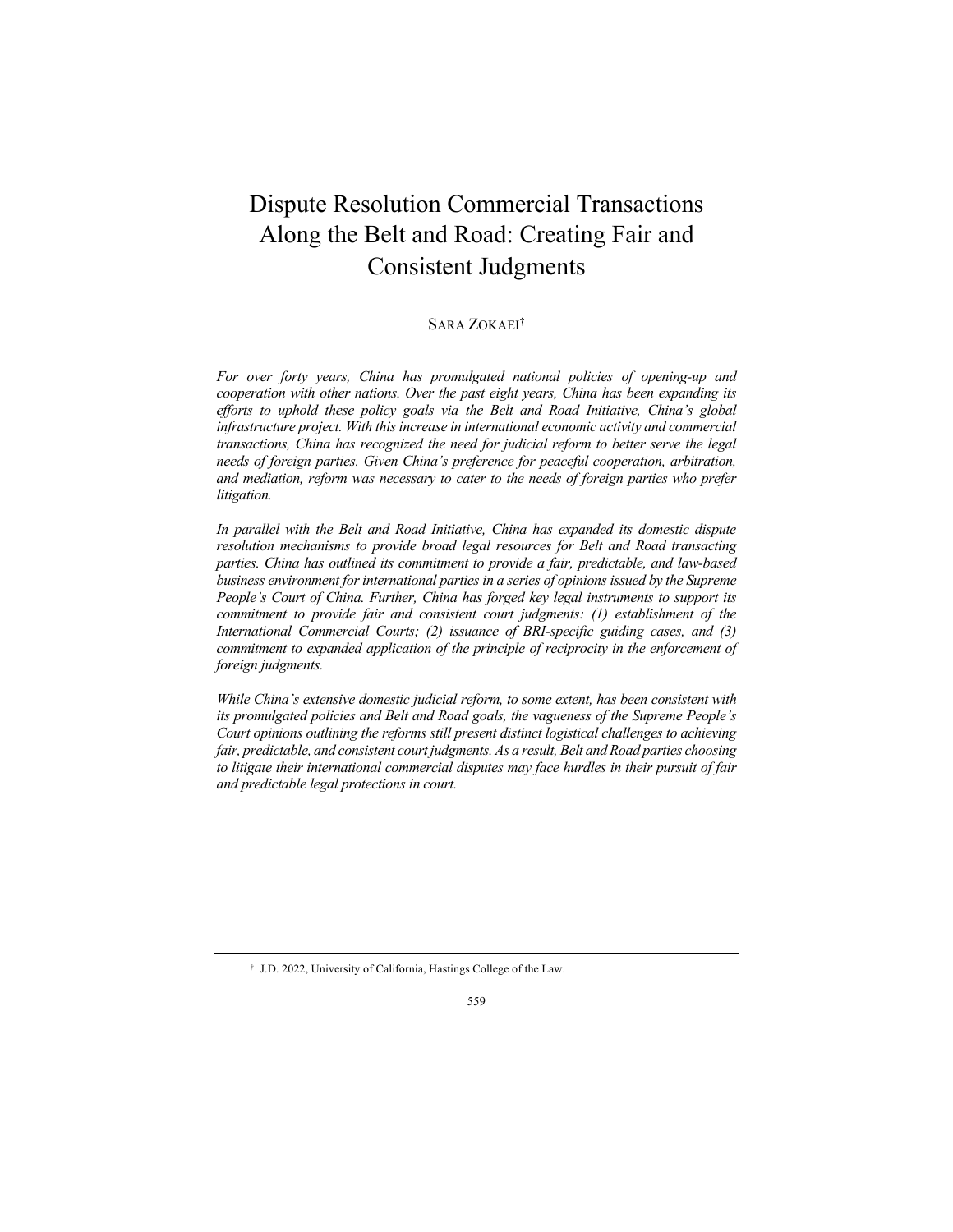## TABLE OF CONTENTS

| I. ESTABLISHING THE BELT AND ROAD AND THE NEED FOR JUDICIAL   |  |
|---------------------------------------------------------------|--|
|                                                               |  |
| A. THE FORMATION AND LEGAL FRAMEWORK OF THE BRI  564          |  |
|                                                               |  |
| II. AVAILABILITY OF DISPUTE RESOLUTION MECHANISMS AND CHINA'S |  |
| EFFORTS TO EXPAND AND REFORM DOMESTIC DISPUTE                 |  |
|                                                               |  |
| A. ACCESS TO BRI ARBITRATION AND MEDIATION SERVICES 567       |  |
| B. ESTABLISHMENT OF THE CHINA INTERNATIONAL COMMERCIAL        |  |
|                                                               |  |
| 1. Creation of the International Commercial Expert            |  |
|                                                               |  |
| 2. BRI Guiding Cases for Creating Consistent Judgments 570    |  |
| C. INCREASED ENFORCEMENT OF FOREIGN JUDGMENTS BASED ON        |  |
|                                                               |  |
|                                                               |  |
| 2. De Facto Reciprocity-Kolmar Case (Enforcement of a         |  |
| Singapore High Court judgment) and Liu Li Case                |  |
| (Enforcement of a California Judgment)  574                   |  |
|                                                               |  |
| A. POTENTIAL ISSUES IN THE INTERNATIONAL COMMERCIAL           |  |
|                                                               |  |
|                                                               |  |
| 2. Challenges Among Judges and in Application of Law 579      |  |
|                                                               |  |
| B. CHALLENGES IN ENFORCING FOREIGN JUDGMENTS 582              |  |
|                                                               |  |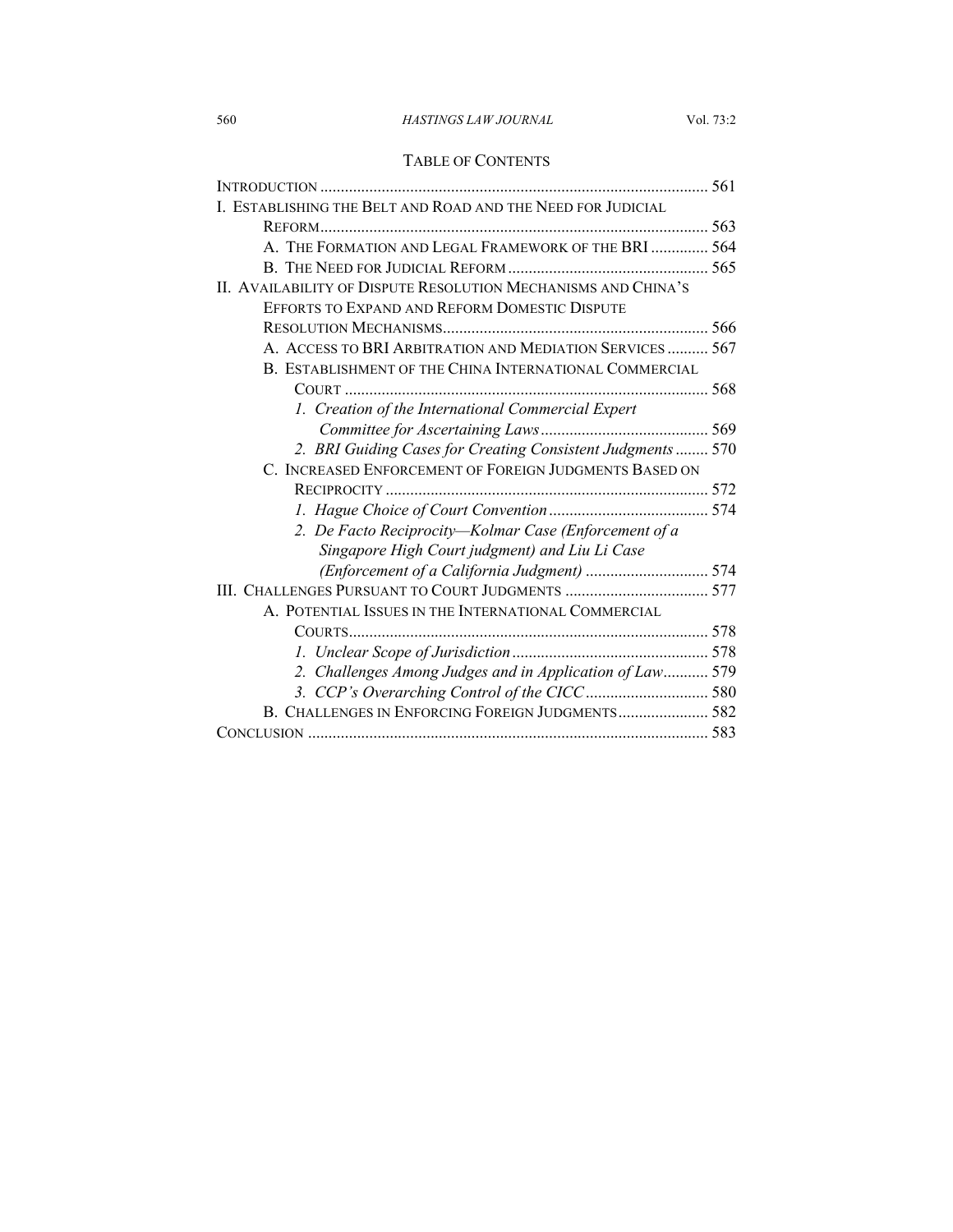#### **INTRODUCTION**

Since 1978, the beginning of the Deng era, the Chinese Communist Party ("CCP") has pursued extensive economic reform and committed to the policy of opening-up to promote global economic development in the People's Republic of China ("China").<sup>1</sup> Since 2013, the Belt and Road Initiative ("BRI") has been at the core of this endeavor. In 2013, China announced its plans to implement the BRI, a global infrastructure development project and key manifestation of China's commitment to the policies of opening-up and cooperation.<sup>2</sup> The BRI is the CCP's modern attempt at revitalizing the spirit of the ancient Silk Road and accelerating global economic development through Chinese principles of "peace and cooperation, openness and tolerance, mutual learning and reference, and mutual benefit and win-win."<sup>3</sup> Comprised of the figurative "Belt"—i.e., landbased economic corridors—and "Road"—i.e., maritime trading routes—the project is essentially a conglomerate of trade corridors that geographically span from China through Europe, the Middle East, eastern Africa, and the rest of Asia.<sup>4</sup>

Central to efficient facilitation of cross-border economic activity is access to legal recourse in the event of a dispute. The sheer breadth of facilitating commercial transactions across countries of varying economies and legal systems creates fertile ground for international disputes.<sup>5</sup> Foreign parties transacting along the Belt and Road need to know that they have access to fair and enforceable legal protections. Cognizant of these varying dispute resolution preferences and faced with a potential surge in complex disputes, China has developed a legal framework that gives international businesses broad access to

<sup>1.</sup> *See* Albert H. Y. Chen, Legal Thought and Legal Development in the People's Republic of China 1949- 2008 7 (Mar. 28, 2009) (unpublished manuscript), https://papers.ssrn.com/ abstract=1369782.

<sup>2.</sup> *See* Visions and Actions on Jointly Building Silk Road Economic Belt and 21st-Century Maritime Silk Road (issued by the Nat'l Dev. & Reform Comm'n, Mar. 2015) (China) [hereinafter *Visions*].

<sup>3.</sup> Zuigao Guanyu "Yidai Yilu" Jianshe Tigong Sifa Fuwu He Baozhang de Ruogan Yijian (最高人民法 院关于人民法院为"一带一路"建设提供司法服务和保障的若干意⻅) [Several Opinions of the Supreme People's Court on Providing Judicial Services and Safeguards for the Construction of the "Belt and Road" by People's Courts], Sup. People's Ct. No. 9, June 16, 2015 (China) [hereinafter Several Opinions].

<sup>4.</sup> The belt, alone, consists of six corridors: the Bangladesh-China-India-Myanmar Economic Corridor, the China-Central Asia-West Asia Economic Corridor, the China-Indochina Peninsula Economic Corridor, the China-Mongolia-Russia Economic Corridor, the China-Pakistan Economic Corridor, and the New Eurasian Land Bridge Economic Corridor. The road is made of two large maritime routes: the 21st Century Maritime Silk Road and Polar Silk Road. *See* MICHELE RUTA, MATIAS HERRERA DAPPE, SOMIK LALL, CHUNLIN ZHANG, ERIK CHURCHILL, CRISTINA CONSTANTINESCU, MATHILDE LEBRAND & ALAN MULABDIC, WORLD BANK, BELT AND ROAD ECONOMICS: OPPORTUNITIES AND RISKS OF TRANSPORT CORRIDORS 3, 8 (2019), https://www.worldbank.org/en/topic/regional-integration/publication/belt-and-road-economics-opportunitiesand-risks-of-transport-corridors#authors.

<sup>5.</sup> *See Building the Judicial Guarantee of International Commercial Court "Belt and Road" Construction: An Exclusive Interview with Gao Xiaoli, Vice President of the Fourth Civil Division, The Supreme People's Court, PRC*, CHINA INT'L COM. CT.: INT'L COM. LITIG. & DIVERSIFIED DISP. RESOL. (Mar. 19, 2018), http://cicc.court.gov.cn/html/1/219/208/209/774.html [hereinafter *Building the Judicial Guarantee*].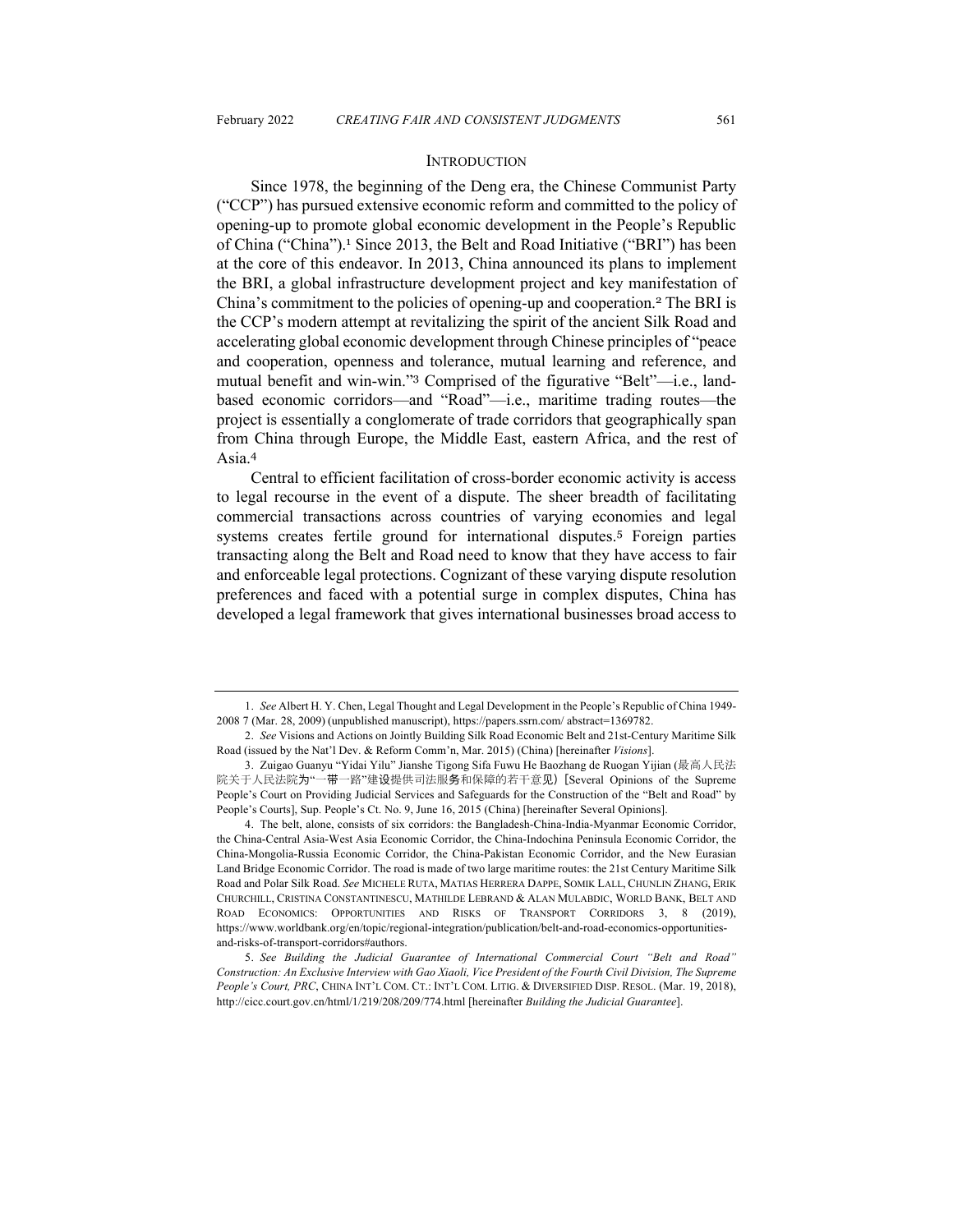a variety of legal instruments to resolve disputes arising on the Belt and Road.<sup>6</sup> More importantly, China has implemented a robust judicial reform scheme to expand access to courts, depoliticize the courts, and produce more consistent judgments to better facilitate these commercial transactions.<sup>7</sup>

Law and legal infrastructure are critical to protect and support foreign investors who have to navigate foreign regulations and bear the risk of potential regulatory changes. <sup>8</sup> President Xi Jinping has emphasized that governmental institutions in China should "safeguard national security and social stability, improve the credibility of the judiciary, enhance people's sense of security and satisfaction [and] build a . . . just and standardized legal environment."<sup>9</sup> The CCP's expansive control over governmental operations is indispensable to this pursuit. Through exerting power on courts, the CCP has great ability to reform China's legal system in a way that is conducive to economic development and national goals. Accordingly, the Supreme People's Court ("SPC") has issued a series of opinions that lay out China's policy goals and strategy to provide adequate judicial services to international parties transacting on the Belt and Road. In the initial blueprint for these judicial services, *Several Opinions of the Supreme People's Court on Providing Judicial Services and Safeguards for the Construction of the "Belt and Road" by People's Courts* ("*Several Opinions*"), the SPC acknowledges that the rule of law and judicial functions are critical safeguards for parties transacting on the Belt and Road.<sup>10</sup> The follow-up opinion clarifies that the expansion of judicial services is aimed at "creat[ing] an international, law-based and convenient business environment with more stability, fairness, transparency and predictability for jointly building the Belt and Road with high quality," in light of the new era of economic reform.<sup>11</sup> With this goal in mind, China has adopted a number of changes in the judiciary to further the goals of the BRI.

The three main legal instruments that have been key to providing BRI transacting parties with greater assurance of fair and predictable court judgments are China's international commercial courts, the guiding cases system, and the principle of reciprocity. While such institutions and reforms are steps toward providing credible judgments to BRI participants choosing to litigate, the legal framework still lacks cohesiveness and unity in application of law and enforcement. Furthermore, although China has made tremendous progress in adopting more fair and accessible judicial processes for parties transacting on

<sup>6.</sup> *See* Opinions on Further Providing Judicial Services and Guarantees by the People's Courts for the Belt and Road Initiative, 2019 SUP. PEOPLE'S CT. (Dec. 9, 2019), https://www.shanghai.gov.cn/nw48709/ 20200826/0001-48709\_127899.html [hereinafter Opinions].

<sup>7.</sup> Rebecca Liao, *Judicial Reform in China: How Progress Serves the Party*, FOREIGN AFFS. (Feb. 2, 2017), https://www.foreignaffairs.com/articles/china/2017-02-02/judicial-reform-china.

<sup>8.</sup> RUTA ET AL., *supra* note 4, at 82.

<sup>9.</sup> Liao, *supra* note 7.

<sup>10.</sup> Several Opinions, *supra* note 3.

<sup>11.</sup> Opinions, *supra* note 6.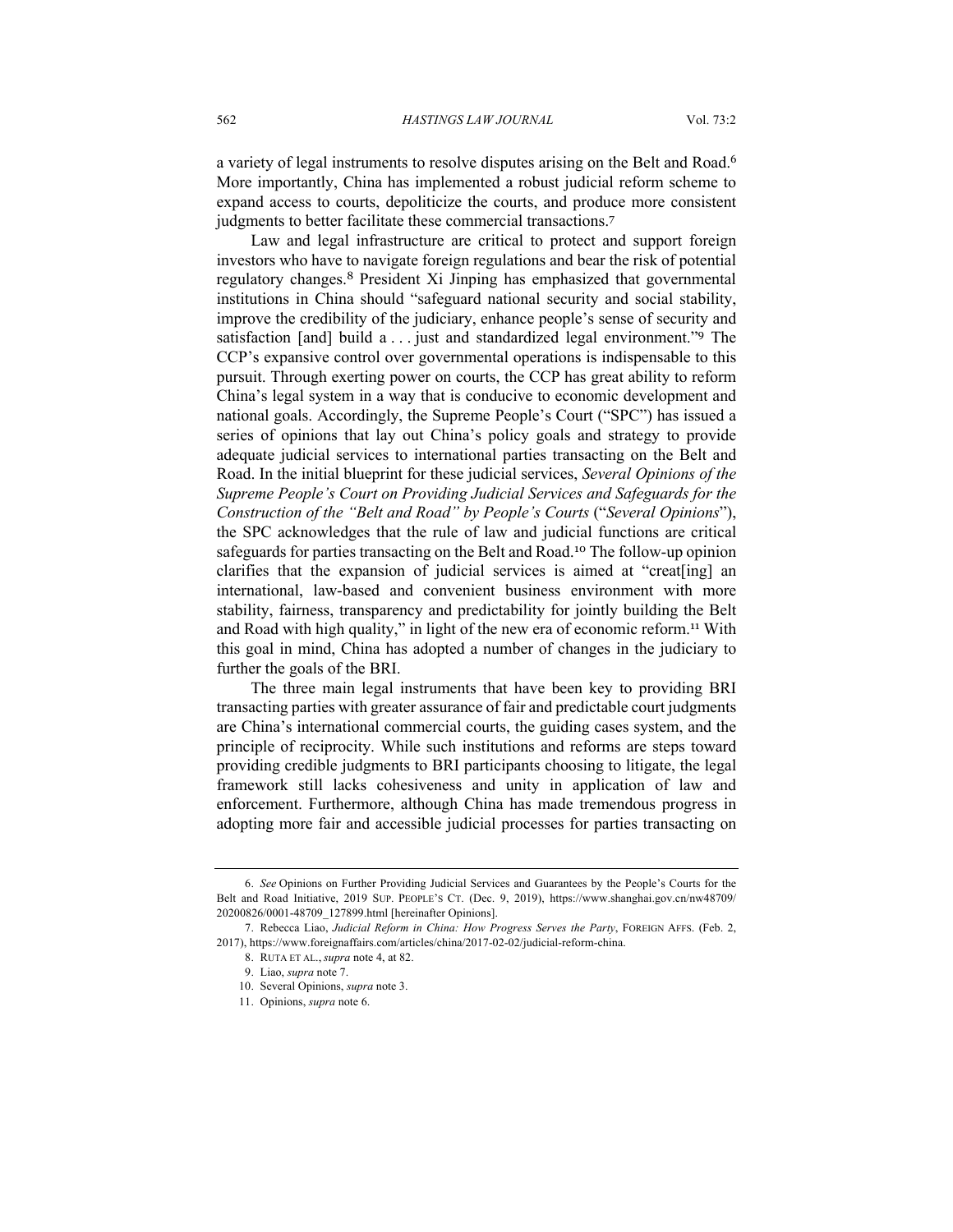the Belt and Road, the legal system still presents significant challenges to obtaining fair, consistent, and predictable outcomes for international businesses who choose to litigate.

This Note first considers the context and policies that led to the development of the BRI and judicial reform in China. This background is followed by a discussion of reformed and newly developed dispute resolution mechanisms available to foreign parties engaging in Belt and Road commercial transactions. These dispute resolution mechanisms are then analyzed with respect to the challenges they present to achieving China's promulgated goals of providing consistent and fair judgments. This Note ends with a summary of how the reforms in the judiciary reflect an effort to achieve national policy goals of fair and consistent judgments but still fall short of these goals with respect to foreign litigants.

#### I. ESTABLISHING THE BELT AND ROAD AND THE NEED FOR JUDICIAL REFORM

For over two thousand years, China's historic Sino-centric worldview was center stage in its approach to global governance.<sup>12</sup> The CCP's focus on its core interests of national security, sovereignty, and development have shaped the path for how China chooses to engage with the international order.<sup>13</sup> However, the rise of China's socialist market economy under Deng Xiaoping served as a sharp turning point in China's engagement with foreign countries. Beginning in 1979, China implemented vast economic reform measures to move in the direction of an economy based on free market principles.<sup>14</sup> This transformation ultimately led to increased participation in international engagements—e.g. signing the International Covenant on Economic, Social and Cultural Rights, entrance into the WTO, and liberalization of trade barriers—and fundamentally changed China's role in the global economy.<sup>15</sup> In recent years, China has taken a strong role in the global economy and accounts for over 14% of the global GDP.<sup>16</sup> This role has enabled China to pursue attractive opportunities to expand its economy and exert greater influence over the international order. To effectively carry out these operations, China has promulgated national policies of opening-up and cooperation with other nations.

In furtherance of these policies, China has used its growing leadership to bring together nations and facilitate global economic development through the

<sup>12.</sup> *See China's Approach to Global Governance*, COUNCIL ON FOREIGN RELS., https://www.cfr.org/chinaglobal-governance (last visited Jan. 24, 2022)

<sup>13.</sup> *See* MICHAEL J. MAZARR, TIMOTHY R. HEATH & ASTRID STUTH CEVALLOS, CHINA AND THE INTERNATIONAL ORDER 13–14 (2020).

<sup>14.</sup> WAYNE MORRISON, CHINA'S ECONOMIC RISE: HISTORY, TRENDS, CHALLENGES, AND IMPLICATIONS FOR THE UNITED STATES 4 (2019).

<sup>15.</sup> *Id*; *see also* Peter K. Yu, *Building Intellectual Property Infrastructure*, 14 U. PA. ASIAN L. REV. 275, 279 (2019).

<sup>16.</sup> *China: Percent of World GDP*, GLOB. ECON., https://www.theglobaleconomy.com/China/gdp\_share (last visited Jan. 24, 2022).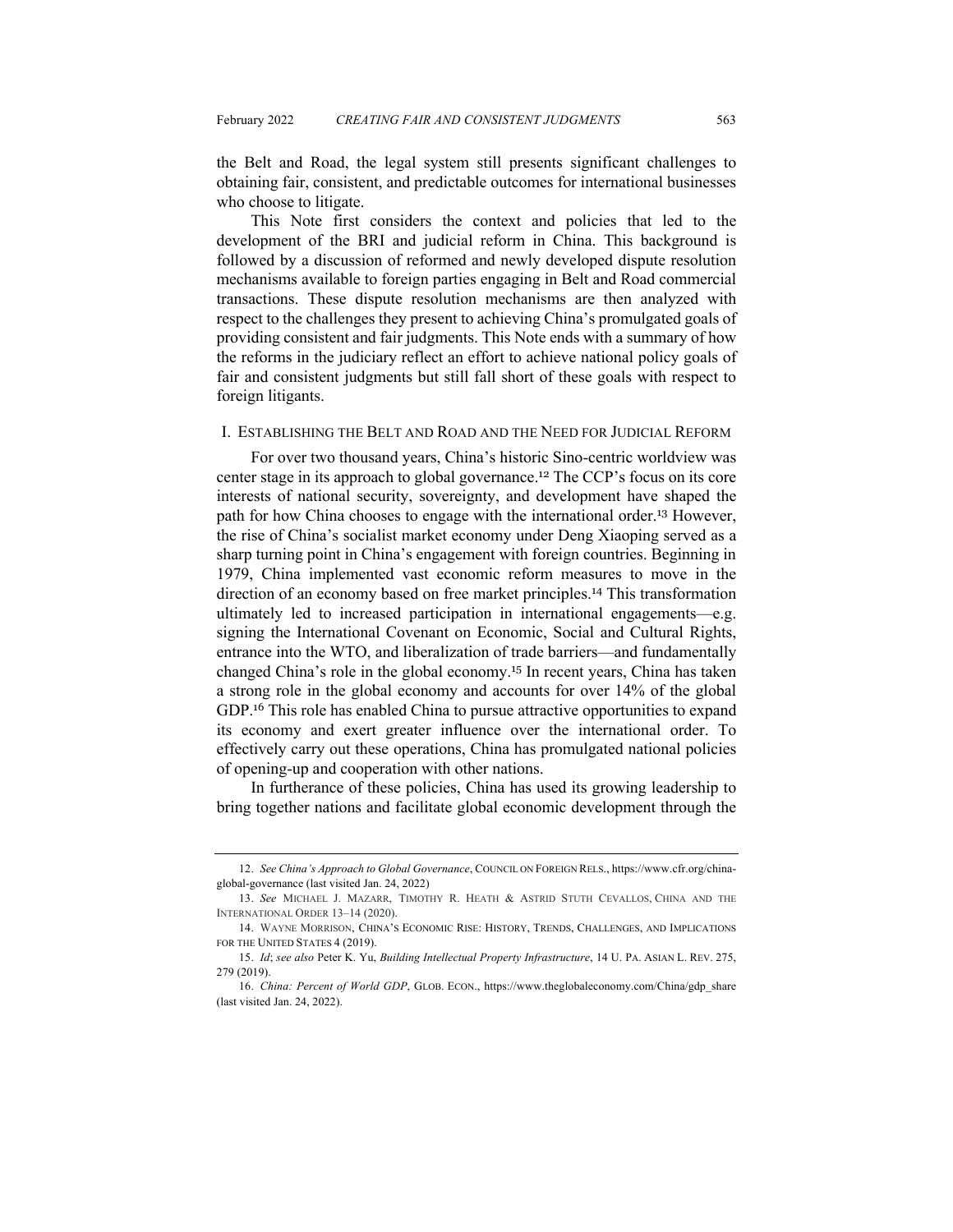BRI. With over 142 participating countries and over 65 domestic economies involved, the BRI has gained major traction with foreign parties looking to access new markets.<sup>17</sup> Built based on traditional Chinese principles of cooperation, openness, inclusiveness, and mutual benefit,<sup>18</sup> the Belt and Road platform is clearly aimed at achieving distinct policy goals, but it also seems to serve as a vehicle to strengthen China's geopolitical position. <sup>19</sup> By implementing such a platform, China is signaling its willingness to cooperate and work with other countries.

#### A. THE FORMATION AND LEGAL FRAMEWORK OF THE BRI

Consistent with Chinese principles, the BRI is essentially a series of nonbinding contracts formed by a collection of memoranda of understanding ("MOU") and cooperation documents between China and participating nations. <sup>20</sup> Each MOU lays out the common goals, including promoting connectivity of policy, infrastructure, trade, finance, cooperation for common development, and developing an open global economy.<sup>21</sup> The MOUs subsequently describe the specific areas of cooperation that are targeted by the parties, such as sustainability development and people-to-people connectivity.<sup>22</sup> In contrast to a one-size fits all approach, the flexibility in project governance enables participating nations to advocate for favorable initiatives, but it also suggests a commitment to engage in partnerships tailored to the needs of each participating country.<sup>23</sup> Given the highly individualized nature of Belt and Road relationships, the legal framework reflects this flexible approach. International parties transacting along the Belt and Road are free to arbitrate, mediate, or litigate as desired, so long as they comply with their MOUs. <sup>24</sup> While this freedom of choice is consistent with China's policies of opening-up and cooperation, until recently, the Chinese legal system made it difficult for foreign parties favoring litigation to obtain predictable judgments.

Prior to an era of reform commencing in the late 1970s, the CCP retained exclusive control over all political organs, restricting all means of implementing

<sup>17.</sup> *Countries of the Belt and Road*, GREEN FIN. & DEV. CTR, https://green-bri.org/countries-of-the-beltand-road-initiative-bri (last visited Jan. 24, 2022); *Overview of the Belt and Road Initiative*, HKIAC: BELT & ROAD, https://www.hkiac.org/Belt-and-Road/overview-belt-and-road-initiative (last visited Jan. 24, 2022).

<sup>18.</sup> *See* Visions, *supra* note 2.

<sup>19.</sup> Lutz-Christian Wolff, *Legal Responses to China's "Belt and Road" Initiative: Necessary, Possible or Pointless Exercise?*, 29 TRANSNAT'L L. & CONTEMP. PROBS. 249, 254–55 (2020).

<sup>20.</sup> *See* Visions, *supra* note 2.

<sup>21.</sup> *See* Memoranda of Understanding Between the Government of the Italian Republic and the Government of the People's Republic of China on Cooperation within the Framework of the Silk Road Economic Belt and the 21st Century Maritime Silk Road Initiative; see Memoranda of Understanding Between the Government of the State of Victoria Australia and the Government of the National Development and Reform Commission of People's Republic of China on Cooperation within the Framework of the Silk Road Economic Belt and the 21st Century Maritime Silk Road Initiative.

<sup>22.</sup> *See* Visions, *supra* note 2.

<sup>23.</sup> *Id.*

<sup>24.</sup> *Id*.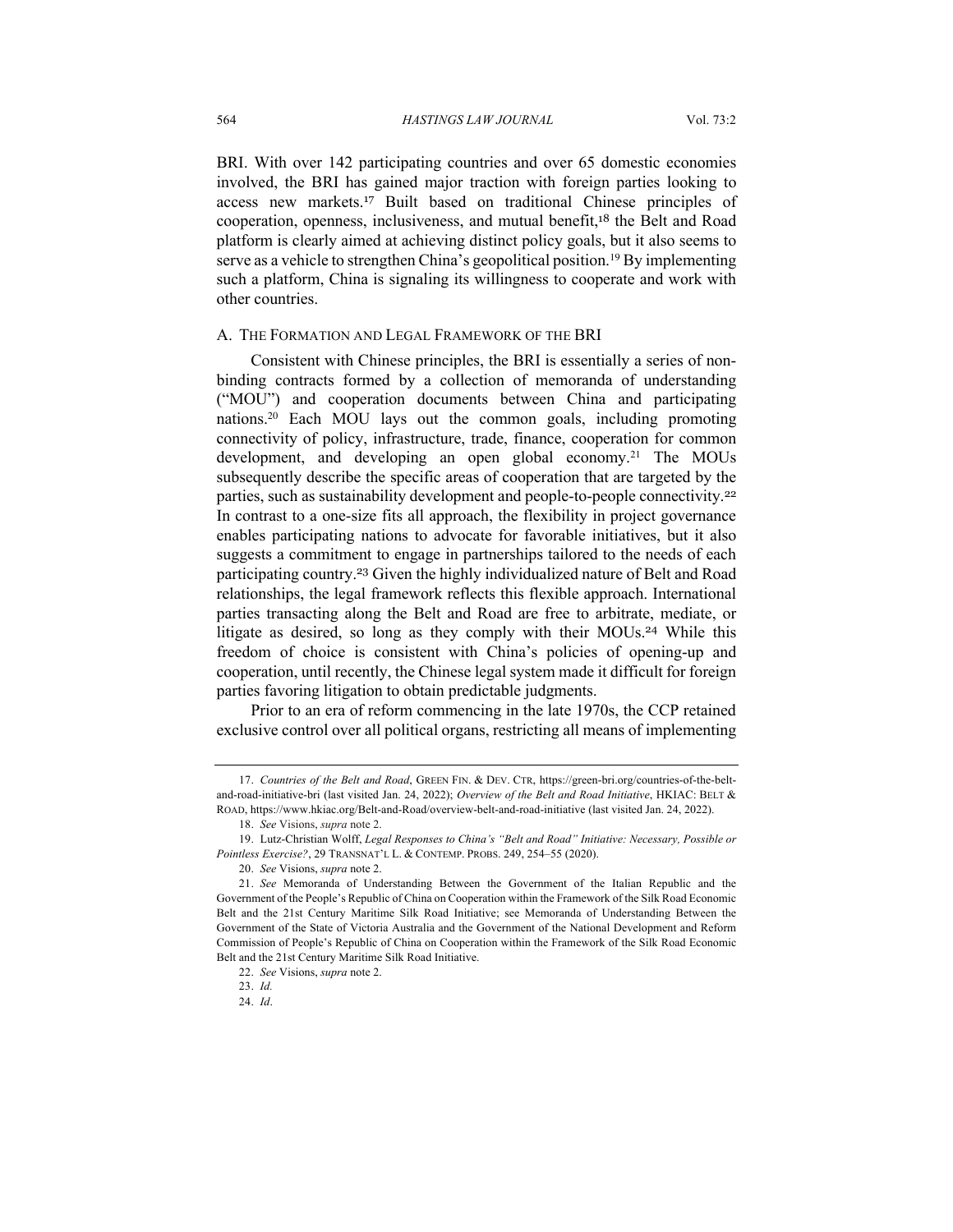any semblance of Western democracy.<sup>25</sup> Traditional socialist thought generally rejects litigation as a solution to resolving disputes because it disfavors the risk of creating enemy-like relationships.<sup>26</sup> As a result, China gave preference to arbitration and mediation in settling in legal disputes. Although China had a court system at the time, the complete lack of independence of the courts from the political regime was not favorable to parties choosing to litigate. After the adoption of the Constitution of the People's Republic of China in 1982, the power of the CCP began to operate within the framework of the Constitution replacing the rule of man with rule of law—yet the court system had failed to reflect the constitutional independence of the judiciary.<sup>27</sup> More recently, China has implemented a series of judicial reforms to create greater fairness, stability, consistency, and predictability.

#### B. THE NEED FOR JUDICIAL REFORM

China has acknowledged the need for judicial reform to create a system more friendly to international parties. China's court system was simply incompatible with the changes in society resulting from opening up and economic reform over the past twenty years.<sup>28</sup> Unsurprisingly, international parties have broad access to arbitration resources across the world and are typically guaranteed enforcement of arbitral awards in China under the New York Convention. <sup>29</sup> However, in order to effectively cooperate and promote global economic development, China's legal system would need to expand its recognition of dispute resolution mechanisms used internationally. This includes increased recognition and resources for litigants. Because the BRI framework allows for transacting parties to litigate, Chinese courts must be able to provide fair, predictable, and consistent court judgments. Without predictable, enforceable legal protections in court, the ability to litigate over a BRI dispute is an empty promise, which may ultimately deter international commercial transactions.<sup>30</sup> In contrast, by providing international businesses with a variety of fair and predictable legal services, China would reinforce its commitment to cooperate with parties who prefer different dispute resolution systems.

Another pertinent consideration is that prolonged cooperation for global economic development requires a legal system flexible enough to endure over

<sup>25.</sup> Chen, *supra* note 1, at 1–4.

<sup>26.</sup> Margaret Y. Woo, *Court Reform with Chinese Characteristics*, 27 WASH. L. REV. 241, 254 (2017).

<sup>27.</sup> *See* Chen, *supra* note 1, at 9–10.

<sup>28.</sup> Zou Keyuan, *Judicial Reform in China: Recent Developments and Future Prospects*, 36 INT'L L. 1039, 1040 (2002).

<sup>29.</sup> China signed the Convention on the Recognition and Enforcement of Foreign Arbitral Awards known as the New York Convention in 1986. *Notice of the Supreme People's Court on the Implementation of the "Convention on the Recognition and Enforcement of Foreign Arbitral Awards" Acceded to by China*, SUP. PEOPLE'S CT. (Apr. 10, 1987), http://cicc.court.gov.cn/html/1/219/199/411/698.html [hereinafter *Notice on New York Convention*]; *see* New York Convention on the Recognition and Enforcement of Foreign Arbitral Awards, June 10, 1958, 330 U.N.T.S. 3.

<sup>30.</sup> WORLD BANK, *supra* note 4, at 83.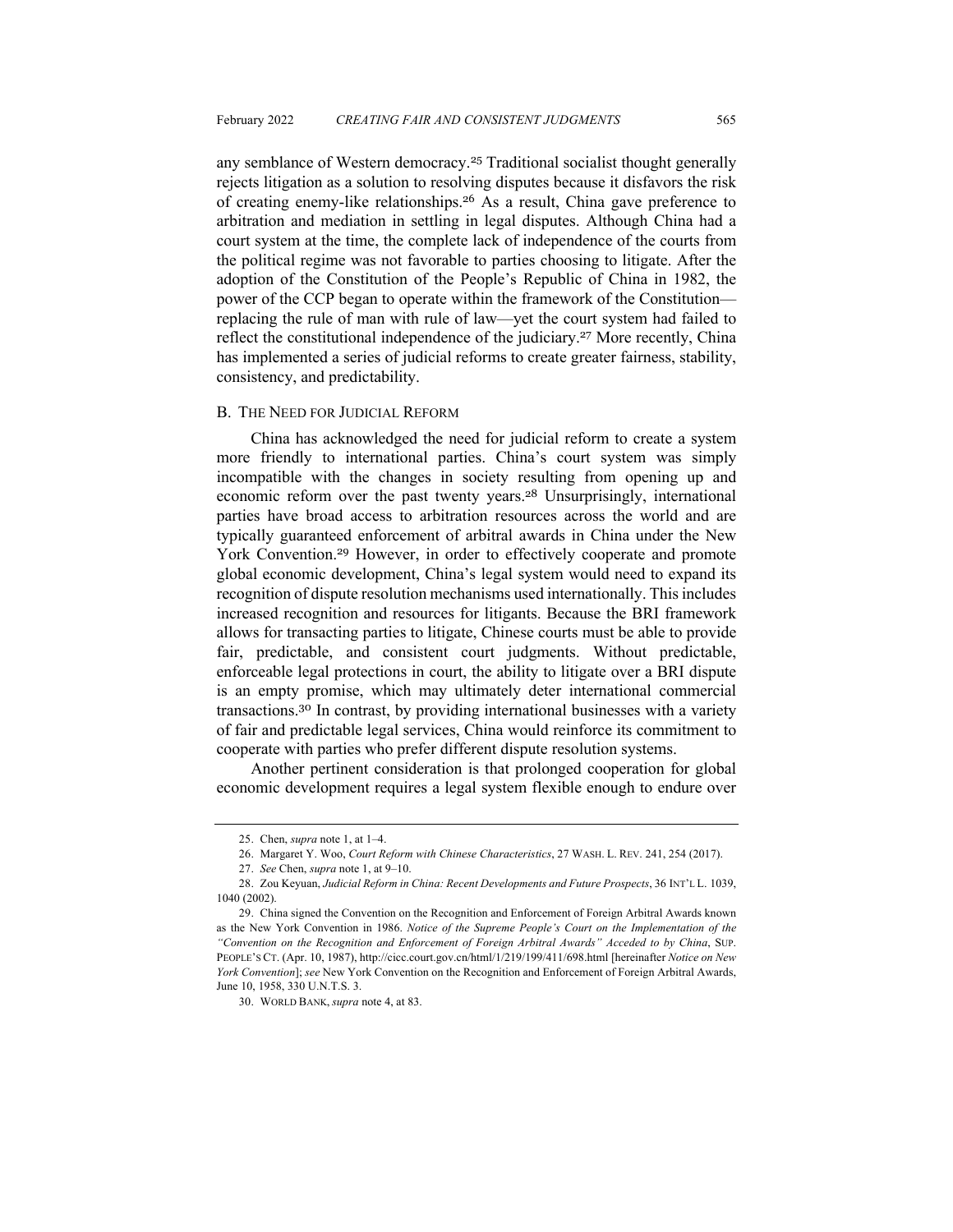time. Given the projected volume of parties transacting on the Belt and Road, there is likely to be an influx in cross-border commercial disputes. Therefore, the judiciary must have the capacity and expertise to handle a large volume and variety of cases. Without adequate resources to ascertain the appropriate law, produce consistent outcomes, and adjudicate fairly, China risks suffering reputational harm among parties preferring litigation.<sup>31</sup> In turn, providing fairer and consistent judicial services across all dispute resolution mechanisms not only supports China's policies of cooperation, but it may even attract parties who resist Belt and Road engagement for fear of facing uncertainty or biased court judgments in the event of dispute.

While there are examples of foreign jurisdictions achieving significant economic growth absent a strong legal framework, one school of thought in economics—that is, the Rights Hypothesis—suggests that a lack of stable and predictable legal rights generally discourages investment and reduces the effectiveness of the economy.<sup>32</sup> For this reason, a strong, reliable court system seems like an essential backbone to support BRI transactions. Furthermore, because the BRI serves to further Chinese national commitments to opening-up and cooperation with foreign nations, creating a strong legal framework that supports varying dispute resolution preferences is a core investment necessary to achieve these commitments.<sup>33</sup> By reforming the court system in a way that is supportive of international litigants, China can instill greater confidence in international businesses transacting along the Belt and Road and reinforce China's commitment to the greater international order.

#### II. AVAILABILITY OF DISPUTE RESOLUTION MECHANISMS AND CHINA'S EFFORTS TO EXPAND AND REFORM DOMESTIC DISPUTE RESOLUTION **MECHANISMS**

China has taken a "demand-oriented approach" toward providing legal services to international parties transacting on the Belt and Road.<sup>34</sup> Not only has China promulgated a commitment to support the development of international arbitration, mediation, and domestic international commercial courts, but it has also committed to continuously assess the legal needs of BRI participants and reform accordingly.<sup>35</sup> With the potential to sweep in a wide range of legal issues from across borders, legal services for BRI transacting parties need to be supported by institutions with the tools and expertise to apply appropriate laws.

<sup>31.</sup> Donald C. Clarke uses the Soviet Union, Vietnam, and China prior to reform as examples of states that have achieved significant economic growth in the absence of a "well-functioning legal system." *See* Donald C. Clarke, *China: Creating a Legal System for a Market Economy* 2–3 (GWU Legal Stud., Research Paper, No. 396, 2007) (describing the dependency of well-functioning economies and willingness of parties to utilize court on the capability judicial systems).

<sup>32.</sup> *See id.* at 2*.*

<sup>33.</sup> *See* Several Opinions, *supra* note 3.

<sup>34.</sup> Opinions, *supra* note 7.

<sup>35</sup>. *Id.*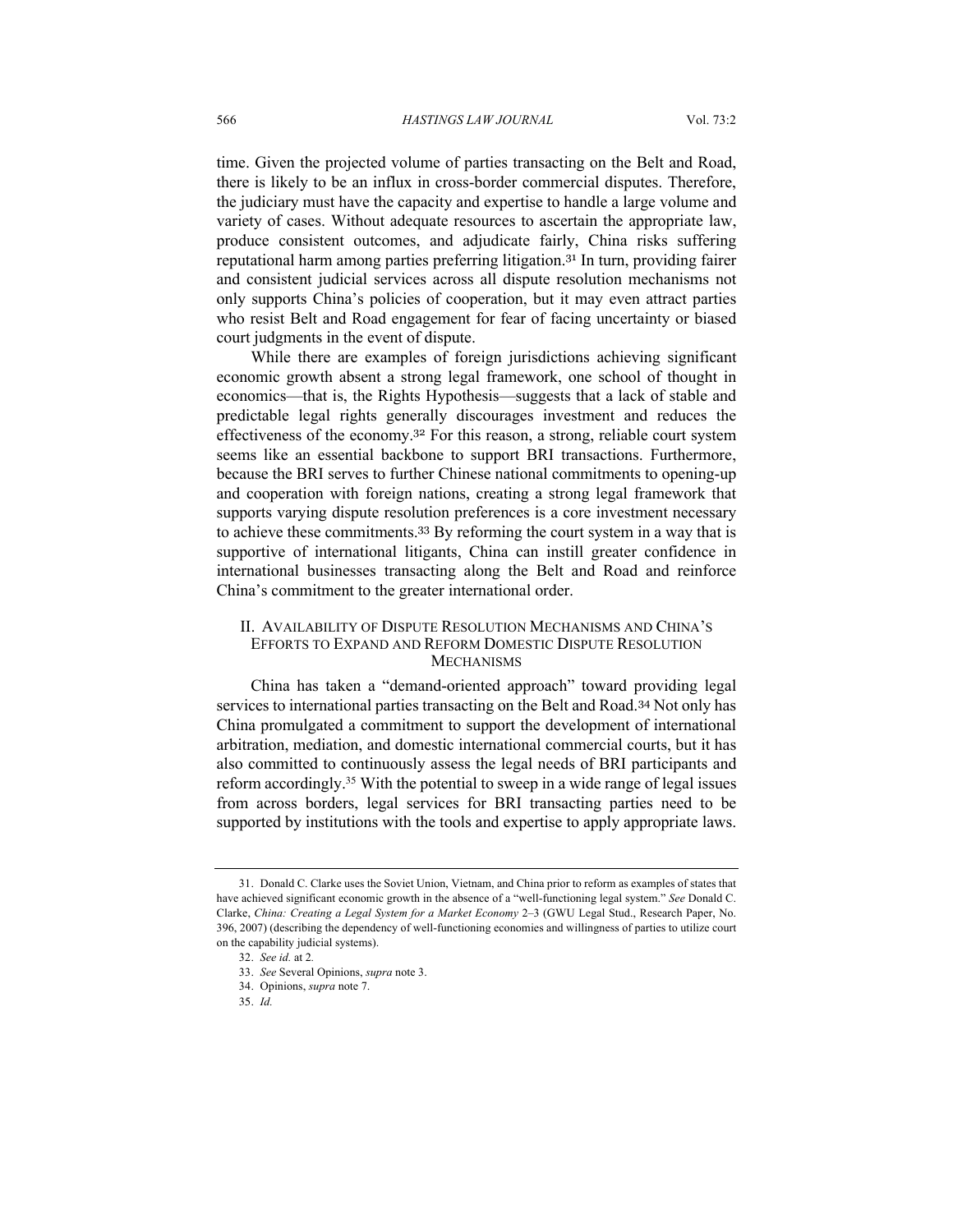Given the variety of dispute resolution preferences among participating parties, China has been active in expanding the scope of reliable legal instruments available to BRI participants. More specifically, China has been catering to the needs of parties who prefer litigation by implementing a variety of court reforms to provide fair and consistent adjudication in Chinese courts. This is evidenced by the establishment of international commercial courts, the issuing of BRIrelated guiding cases, and expanded application of the principle of reciprocity in the enforcement of foreign judgments.

#### A. ACCESS TO BRI ARBITRATION AND MEDIATION SERVICES

To align with the Chinese principles of harmony and policies of cooperation, China endorses using arbitration and mediation to minimize adversarial relations and resolve disputes quickly and efficiently.<sup>36</sup> As a signatory of the Convention on the Recognition and Enforcement of Foreign Arbitral Awards ("New York Convention") since 1987, China enforces judgments awarded via arbitration under the principle of reciprocity.<sup>37</sup> Therefore, all international businesses whose countries are signatories of the agreement are entitled to enforcement of arbitral awards in China regardless of the jurisdiction in which the award was rendered. The certainty of enforceability of arbitral awards is further addressed in the *Notice of the Supreme People's Court on Implementing the Convention on the Recognition and Enforcement of Foreign Arbitral Awards Acceded to by China*, in which the SPC explicitly states that in the event of conflict between the New York Convention and China's Civil Procedure Law, the New York Convention will prevail.<sup>38</sup> In other words, foreign parties whose home countries are signatories to the New York Convention are guaranteed enforcement of their arbitral awards. Because 92% of BRI participating countries have ratified the New York Convention,<sup>39</sup> the predictability and consistency associated with arbitration creates an attractive dispute resolution choice for BRI transactions.

One popular forum outside mainland China that provides high quality arbitration services for BRI transactions is the Hong Kong International Arbitration Centre ("HKIAC"). Known for the independence of its judiciary, common law system, and expertise in handling commercial disputes, the HKIAC holds a strong reputation for providing quality arbitration services.<sup>40</sup> In anticipation of the rise of international commercial disputes arising from Belt and Road transactions, the HKIAC has established the Belt and Road Advisory

<sup>36.</sup> INT'L CHAMBER OF COMMERCE, ICC GUIDANCE NOTES ON RESOLVING BELT AND ROAD DISPUTES USING MEDIATION AND ARBITRATION 2 (2019).

<sup>37.</sup> *Notice on New York Convention*, *supra* note 29.

<sup>38.</sup> *Id*.

<sup>39.</sup> *Why HKIAC for Belt and Road Disputes,* HKIAC, https://www.hkiac.org/Belt-and-Road/why-hkiacbelt-and-road-disputes (last visited Jan. 24, 2022).

<sup>40.</sup> Vincent Connor, *HKIAC Announces Dedicated 'Belt and Road' Resources*, PINSENT MASONS (Apr. 27, 2018), https://www.pinsentmasons.com/out-law/news/hkiac-announces-belt-and-road-resources.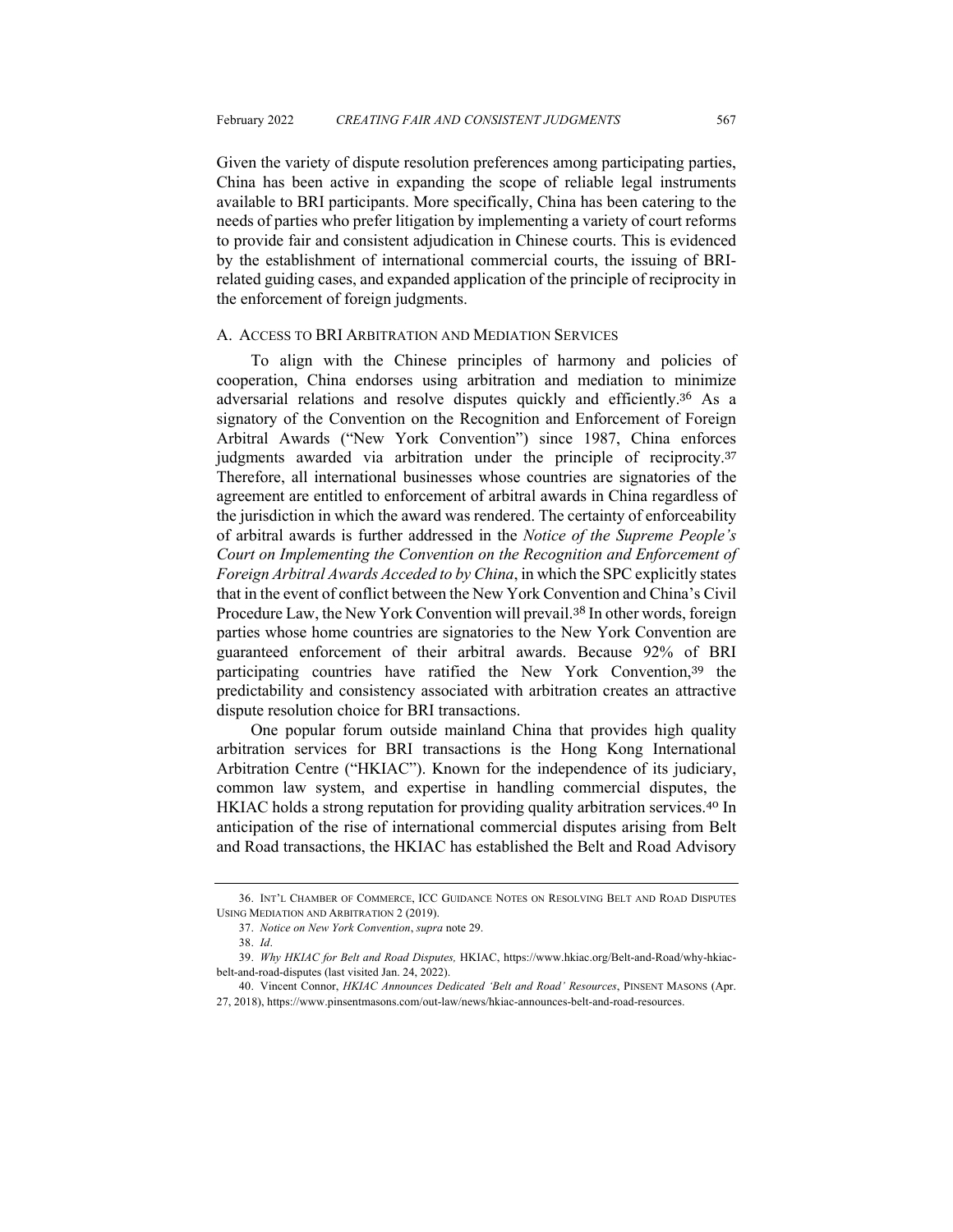Committee, which consists of infrastructure, finance, construction, and maritime experts. 41

Expanding on the use of non-adversarial dispute resolution methods, BRI parties can also enforce international settlement agreements under the U.N. Convention on International Settlement Agreements Resulting from Mediation ("Singapore Mediation Convention"). The Singapore Mediation Convention provides a framework for enforcement of international settlement agreements from resolved international commercial disputes.<sup>42</sup> China, along with forty-six other countries, signed the agreement in 2019.<sup>43</sup> By signing on to this agreement, China continues to recognize the need for consistent application of cross-border commercial settlements without fundamentally abandoning its preferences of peaceful cooperation. As a result, if parties want to avoid resolving their disputes in China, they are free to do so without fear of their settlements being denied enforcement in China. While these arbitration and mediation services are nothing new and do not constitute any sort of domestic legal reform in China, they nevertheless provide an avenue for fair and reputable dispute resolution services to BRI participants choosing to wholly avoid resolving a dispute in China.

#### B. ESTABLISHMENT OF THE CHINA INTERNATIONAL COMMERCIAL COURT

A major signal of China's commitment to reform the Chinese legal system to better serve the needs of international businesses transacting along the Belt and Road is the establishment of the China International Commercial Courts ("CICC"). As an organ of the SPC, this branch of the judiciary began operating on June 29, 2018 and consists of two courts: the Xi'an court—that is, the forum for disputes arising on the Belt—and the Shenzhen court—that is, the forum for disputes arising on the maritime silk road.<sup>44</sup> To accommodate all legal needs resulting from Belt and Road transactions, the CICC is intended to be a "onestop" forum.<sup>45</sup> As a "one-stop" forum, the CICC provides arbitration, mediation, and litigation services specifically for international commercial disputes.<sup>46</sup> Given China's preference for arbitration and the ease of enforcing arbitration

45. *Notice of the General Office of the Supreme People's Court on Determining the First Group of International Commercial Arbitration and Mediation Institutions Included in the "One-Stop" Diversified Mechanisms for Resolving International Commercial Dispute*s, SUP. PEOPLE'S CT. (Nov. 13, 2018).

<sup>41.</sup> *Id.*

<sup>42.</sup> *See* G.A. Res 73/198, United Nations Convention on International Settlement Agreements Resulting from Mediation (Dec. 20, 2018).

<sup>43.</sup> Press Release, Ministry of Commerce, People's Rep. of China, China Signs the United Nations Convention on International Settlement Agreements Resulting from Mediation (Aug. 8, 2019), http://english.mofcom.gov.cn/article/newsrelease/significantnews/201908/20190802891357.shtml (China).

<sup>44.</sup> Malik R. Dahlan, *Dispute Regulation in the Institutional Development of the Asian Infrastructure Investment Bank: Establishing the Normative Legal Implications of the Belt and Road Initiative*, *in* INTERNATIONAL ORGANIZATIONS AND THE PROMOTION OF EFFECTIVE DISPUTE RESOLUTION 133 (2019); *Building the Judicial Guarantee*, *supra* note 5.

<sup>46.</sup> *Id.*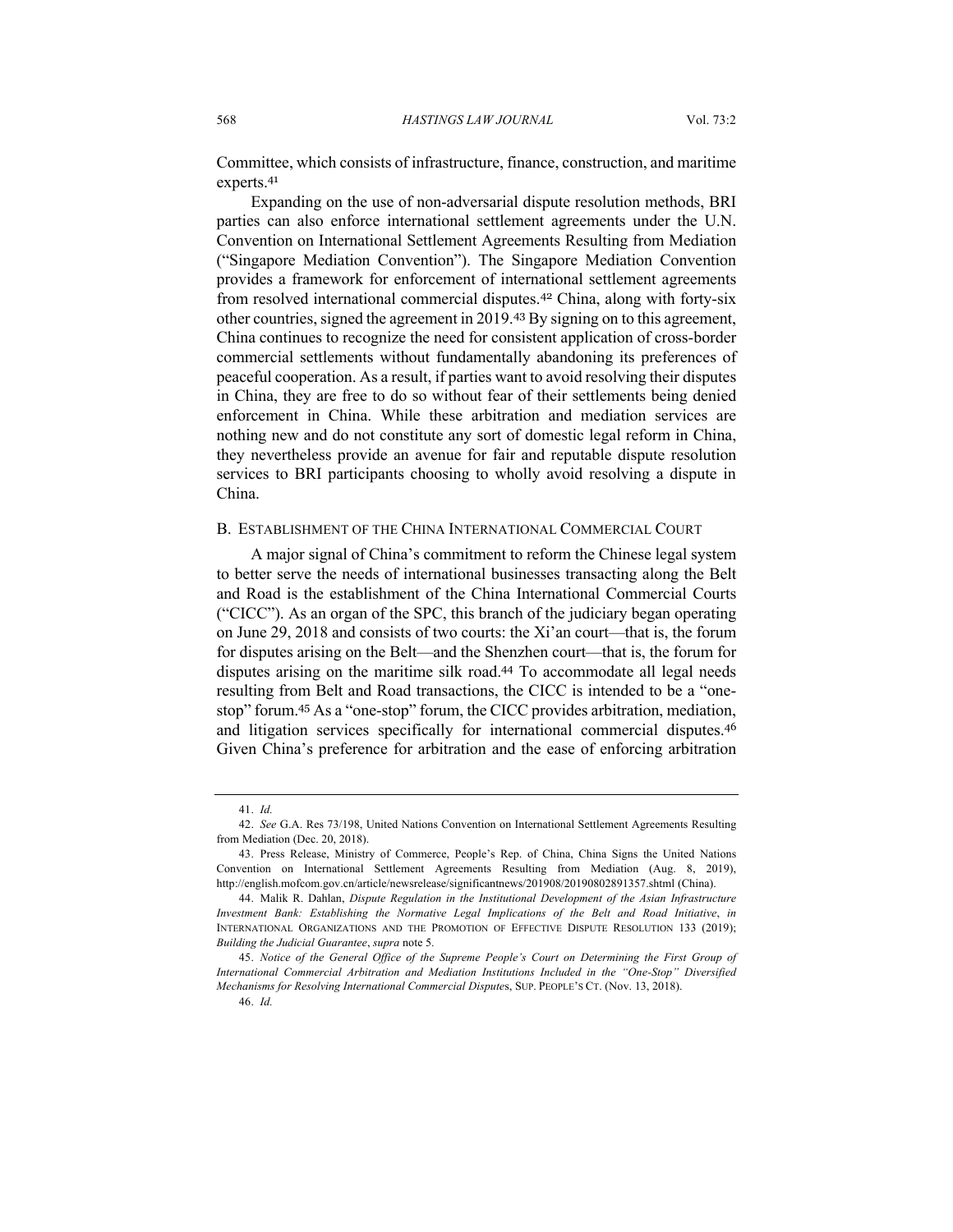awards in China, the arbitration services provided by the CICC are unsurprising. However, the new litigation services seem to serve as a true manifestation of China's commitment to provide more expansive, internationalized judicial services to foreign parties. In light of the historic concerns revolving around the consistency, fairness, and predictability of litigating in China, the CICC's framework appears to move toward addressing these concerns.

Although the SPC retains independent judicial power under the Chinese Constitution, the independence of the judiciary remains in the court, not the individual judges and committees which comprise the court.<sup>47</sup> Judges are appointed by the National People's Congress ("NPC"), and thus serve as an important instrument of policy in China.<sup>48</sup> Accordingly, the decisions and judgments of individual judges are subject to review. With this overarching control in mind, to truly reflect the policy of cooperation embodied by the BRI, it is necessary to have processes in place to ensure that judges who are adjudicating international commercial disputes use their unfettered discretion to apply the appropriate law in any given case. The *Provisions of the Supreme People's Court on Several Issues Concerning the Establishment of International Commercial Courts* (the "*Provisions*") provides the blueprint for rules and regulations that guide judges on how to adjudicate international commercial cases and determine which laws apply. <sup>49</sup> The creation of the International Commercial Expert Committee and BRI-specific guiding cases are two key resources for CICC judges that help promote fair and consistent judgments.

## *1. Creation of the International Commercial Expert Committee for Ascertaining Laws*

Given the complexity of making judgments involving foreign parties, the SPC created the International Commercial Expert Committee ("ICEC") to help guide judges to ascertain appropriate international laws and issue fairer rulings.<sup>50</sup> The committee, selected and appointed by the SPC,<sup>51</sup> consists of Chinese and foreign experts who have extensive experience in international commercial law, trade and investment, have high international influence, and have a reputation for being ethical and fair.<sup>52</sup> The committee serves to support

<sup>47.</sup> *China's Judicial System: People's Courts, Procuratorates, and Public Security*, OLE MISS, https://olemiss.edu/courses/pol324/chnjudic.htm (last visited Jan. 24, 2022).

<sup>48.</sup> *Id.*

<sup>49.</sup> *Provisions of the Supreme People's Court on Several Issues Concerning the Establishment of International Commercial Courts*, SUP. PEOPLE'S CT. (June 27, 2018), http://cicc.court.gov.cn/html/ 1/219/208/210/817.html [hereinafter *Provisions*].

<sup>50.</sup> *See the Decision on the Establishment of the International Commercial Expert Committee of the Supreme People's Court*, SUP. PEOPLE'S CT. (Aug. 24, 2018), http://cicc.court.gov.cn/html/1/219/235/243/index.html.

<sup>51.</sup> *See Working Rules of the International Commercial Expert Committee of the Supreme People's Court (for Trial Implementation)*, SUP. PEOPLE'S CT., Article 5 (Nov. 21, 2018), http://cicc.court.gov.cn/html/ 1/219/208/210/1146.html [hereinafter *Working Rules*].

<sup>52.</sup> *See id.* at art. 2.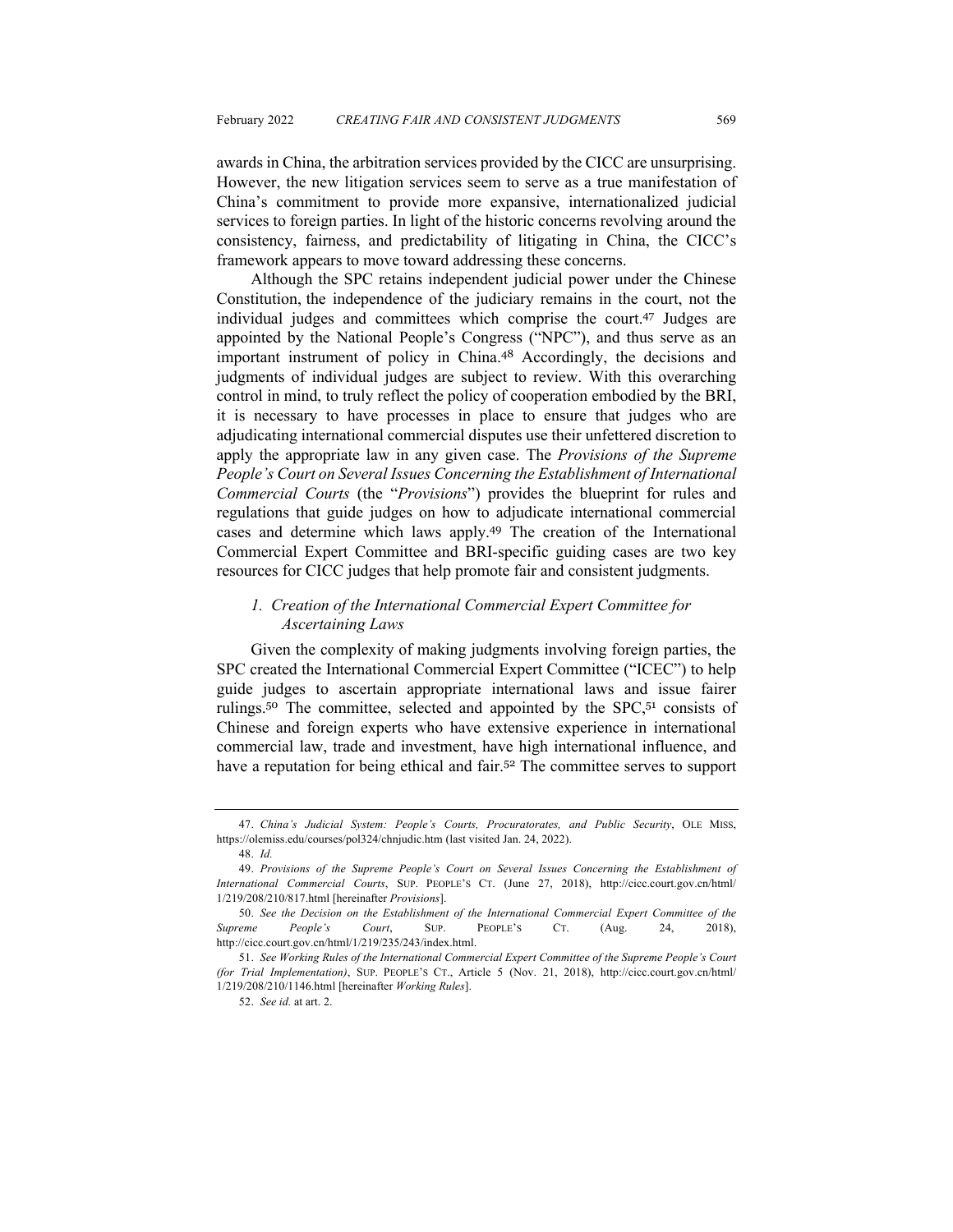judges by providing expert knowledge on international and domestic laws of their own jurisdictions.<sup>53</sup> When a court needs to apply foreign law, the judge should rely on the expertise provided by the committee.<sup>54</sup>

China has vowed to strengthen the ICEC as a resource since its establishment in 2018. In the *Opinions of the Supreme People's Court Regarding Further Providing Judicial Services and Guarantees by the People's Courts for the Belt and Road Initiative*, the SPC states the goals of increasing the scope of the committee, increasing the number of foreign representatives, and leveraging the expertise of committee members in adjudicating cases.<sup>55</sup> In line with China's relationship with the HKIAC, the SPC has also stated the commitment to add expert members from the HKIAC to the ICEC.<sup>56</sup> Overall, the addition of this committee not only displays China's commitment to cooperation through increased use of foreign law experts in Chinese courts, but it also may be seen as a check on the CCP's overarching control of judges. In other words, the existence of the ICEC holds judges accountable for using foreign law experts when applicable because not doing so would appear inconsistent with China's policy of cooperation. In addition to the resources the ICEC provides in promoting fair outcomes, judges in the CICC have access to further guidance furnished by the guiding cases system.

## *2. BRI Guiding Cases for Creating Consistent Judgments*

Similar to case law, "guiding cases" are gold standard cases that judges can turn to for guidance when adjudicating cases with similar fact patterns.<sup>57</sup> While the authority of guiding cases does not rise to the level of case law, the creation of guiding cases is particularly significant given the history of the Chinese judiciary. Traditionally, the SPC had no authority to create case law or engage in quasi-legislative conduct because such conduct interferes with the lawmaking authority of the NPC.<sup>58</sup> As a result, courts are bound to adjudicate in accordance with the Constitution.<sup>59</sup> However, the development of judicial precedent has been contemplated since 1987, and the SPC began to experiment with such a system starting in 2004.<sup>60</sup> In 2005, the SPC listed a case law-type system as a

<sup>53.</sup> *Opinion Concerning the Establishment of the Belt and Road International Commercial Dispute Resolution Mechanism and Institutions*, GEN. OFF. CTR. COMM. COMMUNIST PARTY CHINA (June 2018), http://cicc.court.gov.cn/html/1/219/208/210/819.html.

<sup>54.</sup> *Id*.

<sup>55.</sup> Opinions, *supra* note 6.

<sup>56.</sup> *Id.*

<sup>57.</sup> Mark Jia, *Chinese Common Law? Guiding Cases and Judicial Reform*, 129 HARV. L. REV. 2213, 2213 (2016).

<sup>58.</sup> Fengping Gao, *China's Guiding Cases System as the Instrument to Improve China's Case Guidance System, Which Includes Both Guiding Cases and Typical Case*s, 45 INT'L J. LEGAL INFO. 230, 237 (2017).

<sup>59</sup>. Shucheng Wang, *Guiding Cases and Bureaucratization of Judicial Precedents in China*, 14 U. PA. ASIAN L. REV. 96, 101 (2019).

<sup>60</sup>. Jia, *supra* note 57, at 2218–21.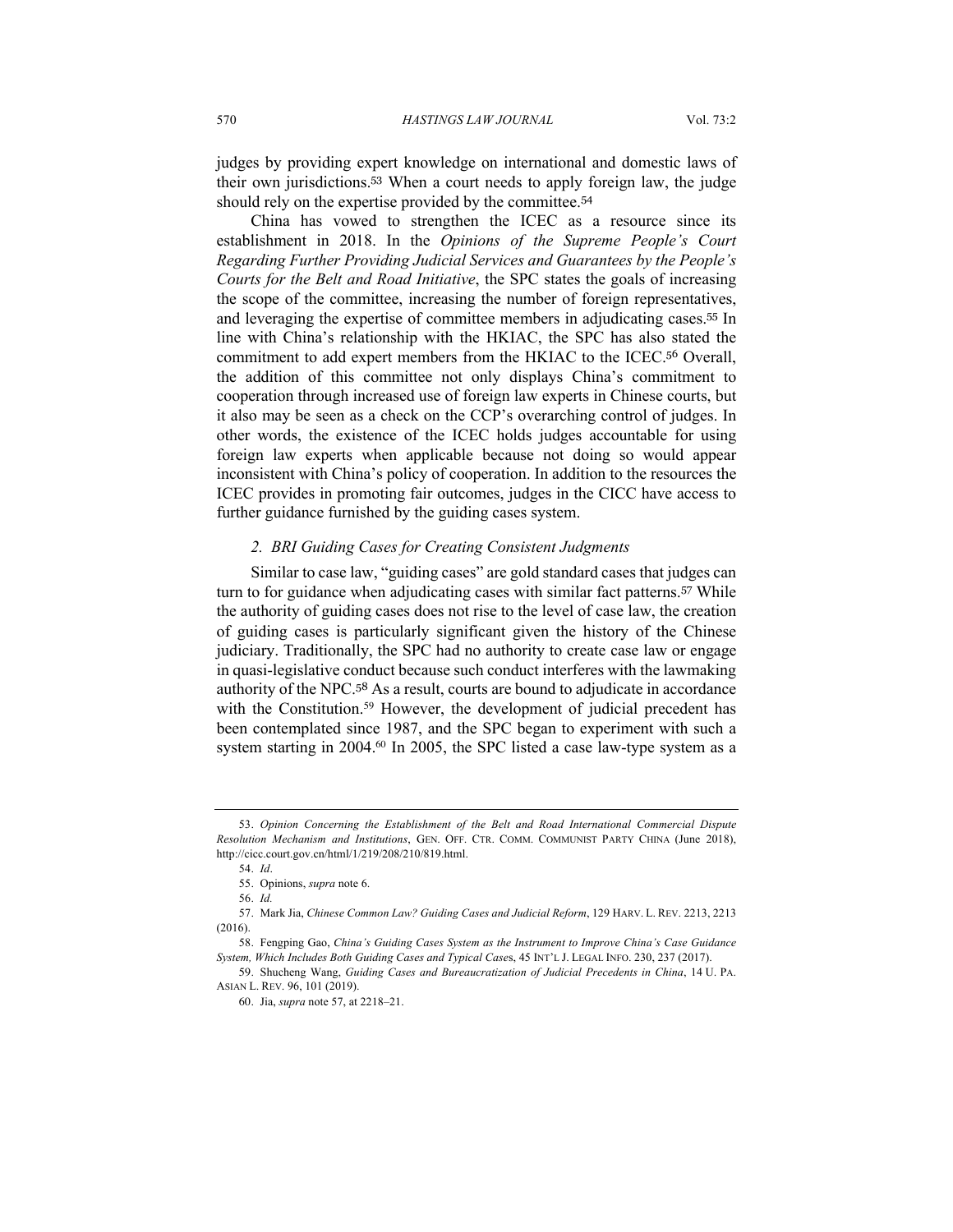policy objective for the court.<sup>61</sup> With wide variation of economic and social development across China, the production of consistent judgments among similar cases across the nation proves to be difficult.<sup>62</sup> Consistent with China's continuing scheme of judicial reform, in 2010 China finally took a step forward in trying to remedy these discrepancies and provide another instrument to help produce more consistent judgments.<sup>63</sup>

The purpose of guiding cases is to support the lower courts in addressing statutory ambiguities and move toward more unified application of law across China.<sup>64</sup> The cases are to "summarize experience in adjudication work in a timely manner, guide the adjudication work of courts at various levels, unify the scales of justice and standards of adjudication, regulate judges' discretionary power, and fully realize the guiding function of typical cases in adjudication work."<sup>65</sup> The process of giving effect to guiding cases requires that a Guiding Case Recommendation Form be submitted, along with the case to be adjudicated, to the Office for the Work on Case Guidance of the Supreme People's Court.<sup>66</sup> Following the review and acceptance of the case by the SPC's Adjudication Committee, the case is distributed to each high people's court and made public by announcement in the Gazette of the Supreme People's Court, in the People's Court Daily, and on the SPC's website.<sup>67</sup> The limitation on these cases is that they cannot serve independently as a source of law—that is, there must be a statutory hook.<sup>68</sup> While these cases do not have binding authority in the way that case law does, in effect, guiding cases are said to have de facto binding authority.<sup>69</sup>

Although this reform is not specific to advancing the BRI, the role of guiding cases with respect to the BRI has gained greater attention after the issuance of six Belt and Road cases. Guiding Case No. 107 through Guiding Case No. 112 all provide guidance for judges resolving disputes arising from Belt and Road commercial transactions. For example, in Guiding Case No. 107, which involves a dispute over a purchase contract between a Singaporean and German company, the case holds the applicable international law that governs

<sup>61.</sup> *Id.* at 2218–19.

<sup>62.</sup> *See* WANG LIFENG, CHINA GUIDING CASES PROJECT: THE NECESSITY AND FUNCTION OF CHINA'S GUIDING CASES SYSTEM 2 (2013), https://cgc.law.stanford.edu/wp-content/uploads/sites/2/2015/08/CGCP-English-Commentary-9-Professor-Wang.pdf.

<sup>63.</sup> *See generally Detailed Implementing Rules on the "Provisions of the Supreme People's Court Concerning Work on Case Guidance*,*"* STANF. L. SCH. CHINA GUIDING CASES PROJECT (June 12, 2015), https://cgc.law.stanford.edu/sgg-on-prc-detailed-implementing-rules-provisions-case-guidance [hereinafter *Detailed Rules*].

<sup>64.</sup> Jia, *supra* note 57, at 2214, 2221.

<sup>65.</sup> LIFENG, *supra* note 62, at 2.

<sup>66.</sup> *Detailed Rules*, *supra* note 63, at art. 6.

<sup>67.</sup> *Id.* at art. 8.

<sup>68.</sup> Jia, *supra* note 57, at 2232.

<sup>69.</sup> Gao, *supra* note 58, at 236.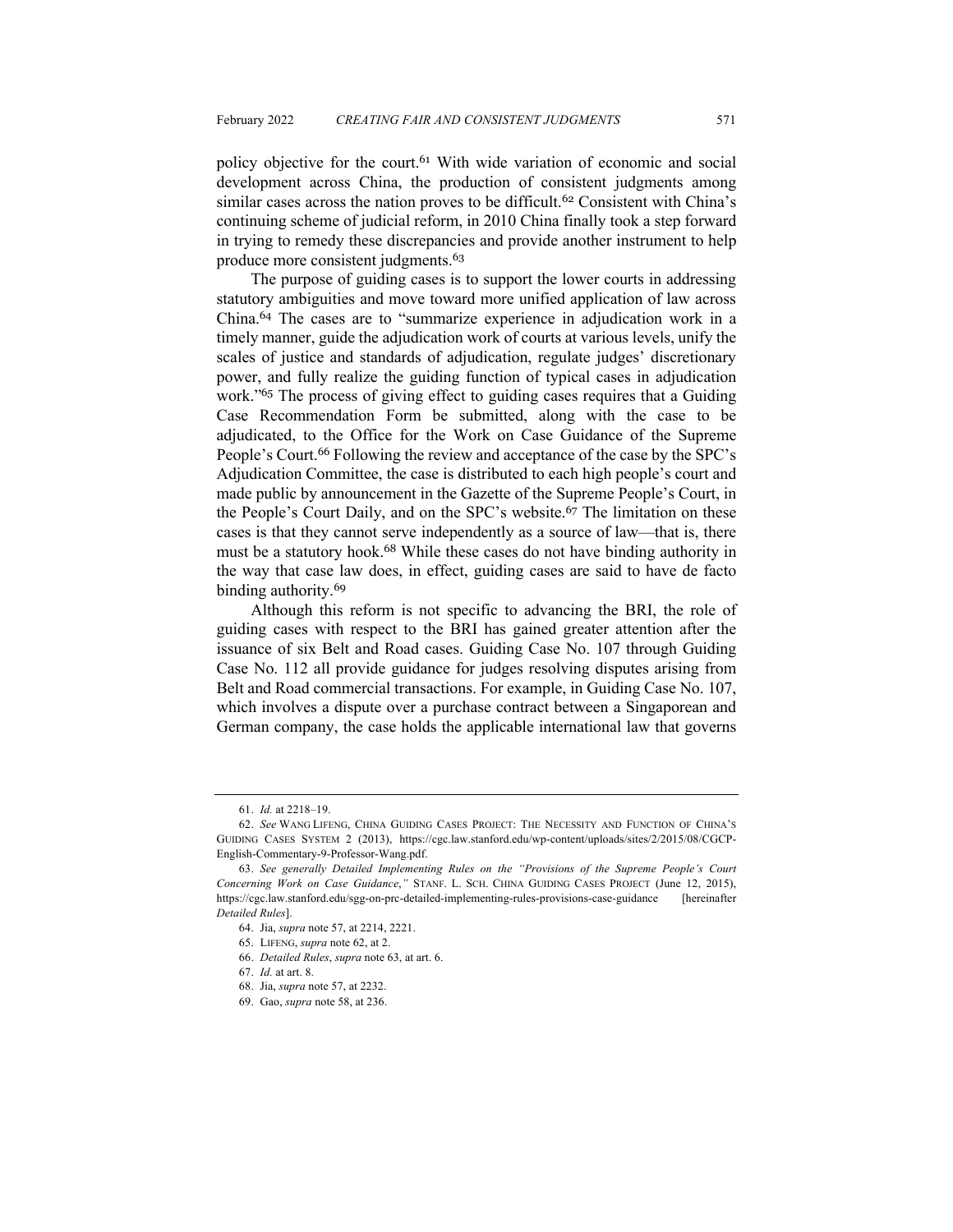the commercial conduct of the parties shall apply.<sup>70</sup> In the absence of an identifiable governing law, the law agreed to in the contract shall apply.<sup>71</sup> In this specific case, because the contracting parties were organized under countries that are part of the United Nations Convention on Contracts for the International Sale of Goods ("CISG"), and the application of the CISG was not expressly excluded in the contract, the law of the CISG was applied.<sup>72</sup> In another example, Guiding Case No. 108, which concerns a contract for the carriage of goods by sea between a Chinese and Danish company, the SPC held that the principles of fairness prescribed in China's contract law apply even in cases when there is an applicable special law—in this case, maritime law.<sup>73</sup>

Given the difficulty of ascertaining applicable laws in cases concerning international business entities, these cases are key resources for judges to look to when determining how to interpret and apply the appropriate law in adjudicating disputes over international commercial contracts. Furthermore, the addition of these BRI-specific Guiding Cases demonstrates China's efforts to create more consistent judgments and provide some level of predictability as to how similar cases are likely to be adjudicated. Notwithstanding the contractual terms between foreign parties, the BRI-specific cases also provide examples of the SPC acknowledging and applying appropriate international laws, further promoting stability and consistency in the Chinese judiciary. China's recognition of international law is in itself a significant step toward providing foreign parties with a sense of the legal system's credibility. When placed in the context of the BRI, China more firmly exhibits its commitment to providing fair judgments for international businesses.

## C. INCREASED ENFORCEMENT OF FOREIGN JUDGMENTS BASED ON **RECIPROCITY**

Built on the same principles used to enforce arbitral awards rendered in foreign jurisdictions, Chinese Civil Procedure Law ("CPL") permits judgments made in foreign jurisdictions to be enforced in China under the principle of reciprocity.<sup>74</sup> Codified under Articles 281 and 282 of CPL, enforcement of a foreign judgment will be allowed pursuant to an international treaty or under the

<sup>70.</sup> *See* Helan di Sen Ke Qiufan Bo Yejin Chanpin Youxian Gongsi Yu Zhong Hua Xinjiapo Youxian Gongsi Guoji Huowu Maoyi Hetong Guoji Jiufen An (德国蒂森克虏伯冶金产品有限责任公司与中化 国际 (新加坡 有限公司国际货物买卖合同纠纷案) [ThyssenKrupp Metallurgical Products GmbH v. Sinochem Int'l (Overseas) Pte. Ltd., A Dispute Over a Contract for the International Sale and Purchase of Goods], Sup. People's Ct. Guiding Case No. 107, Feb. 25, 2019 (China).

<sup>71.</sup> *Id.*

<sup>72.</sup> *Id.*

<sup>73.</sup> *See* Zhejiang Longda Stainless Steel Co., Ltd. v. A.P. Moller-Maersk A/S*,* A Dispute Over a Contract for the Carriage of Goods by Sea, SUP. PEOPLE'S CT. GUIDING CASE NO. 108 (Sup. People's Ct. 2019) (China).

<sup>74.</sup> [The Civil Procedure Law of the People's Republic of China] (promulgated by the Standing Comm. of the Nat'l People's Cong., June 27, 2017, effective July 1, 2017), art. 281–82, 2017 FALÜ HUIBIAN [hereinafter CPL].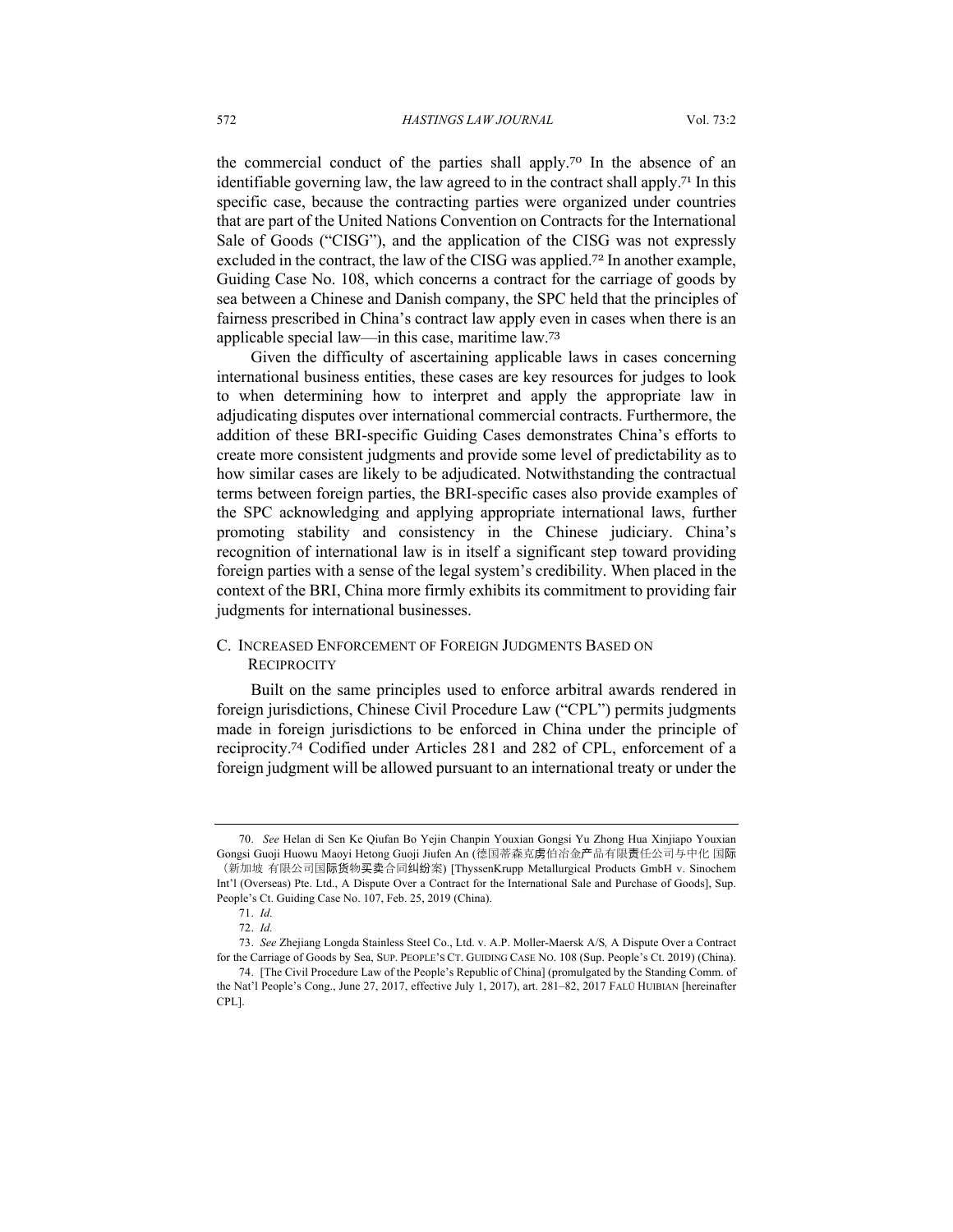principle of reciprocity, so long as Chinese laws and policies are not violated.<sup>75</sup> The principle of reciprocity is the concept of acceding to recognition of awards or judgments made in foreign jurisdictions based on that jurisdiction's reciprocal recognition of awards and judgments made by China.<sup>76</sup>

To enforce a foreign judgment based on reciprocity, the SPC must first review and issue an order for the judgment to be enforced.<sup>77</sup> This is important because unlike arbitration the judgment may not be enforced immediately, which prolongs and makes more difficult judgment enforcement for the prevailing party. The application of such a principle is consistent with Chinese principles of openness, inclusiveness, mutual learning, and mutual benefit.<sup>78</sup> However, given China's longstanding preference for non-adversarial dispute resolution, historically, the SPC has been resistant to enforcing such judgments.<sup>79</sup> Although the CPL has permitted the enforcement of foreign judgments via the principle of reciprocity, Chinese courts rarely find reciprocity absent a bilateral treaty.<sup>80</sup> For example, Chinese judgments have been enforced in a number of foreign nations, including Australia, Israel, South Korea, and the United Kingdom, yet China refused to do the same.<sup>81</sup> However, the Belt and Road seems to have been an impetus for liberalizing the use of this principle.

Since the establishment of the BRI, China has announced that it would take a more active approach in enforcing foreign judgments on the basis of reciprocity.<sup>82</sup> For example, one major development was the 2019 arrangement between Hong Kong and the SPC, which allows civil and commercial judgments made in Hong Kong courts to be enforced in China.<sup>83</sup> This is particularly significant because mainland China rarely enforces judgments of Hong Kong courts.<sup>84</sup> Reflective of China's goals of expanding access to legal remedies in

<sup>75.</sup> *Id.*

<sup>76.</sup> Alyssa V. M. Wall, *Designing a New Normal: Dispute Resolution Developments Along the Belt and Road*, 52 N.Y.U. J. INT'L L. & POL. 279, 295 (2019).

<sup>77.</sup> CPL, *supra* note 74, at art. 282.

<sup>78</sup>. Matthew Sava & Ning Zhang, *A New Era of Reciprocity: Trends in Foreign-Judgment Recognition in China*, REID & WISE LLC (Nov. 30, 2017, 6:09 PM), http://www.reidwise.com/blog/2017/11/30/a-new-era-ofreciprocity.

<sup>79.</sup> *Id.*

<sup>80.</sup> *See* Jie (Jeanne) Huang, *Enforcing Foreign Monetary Judgments in China: Breakthroughs, Challenges, and Solutions in the Context of "One Belt One Road*,*"* GEO. WASH. INT'L L. REV. 105, 106–7 (2020); CAMERON HASSALL, CLIFFORD CHANCE, BELT AND ROAD DISPUTE RESOLUTION FROM A CHINESE PERSPECTIVE 3 (2018), https://www.cliffordchance.com/content/dam/cliffordchance/briefings/2018/06/belt-and-road-disputeresolution-from-a-chinese-perspective.pdf.

<sup>81.</sup> Huang, *supra* note 80, at 106–07

<sup>82.</sup> Opinions, *supra* note 6, at 3; Nolen Dean Boyer, *Recognition and Enforcement of Foreign Judgments in China*, ANDERSON & ANDERSON LLP (Aug. 31, 2018), http://www.anallp.com/index.php/index/article/ aid/339.html.

<sup>83.</sup> MARTIN DAVID, JO DELANEY, NANDAKUMAR PONNIYA, MINI VANDEPOL, BAKER MCKENZIE, BRI RISK MITIGATION AND DISPUTE RESOLUTION OPTIONS IN THE COMING DECADE 31 (Dec. 13, 2019), https://www.bakermckenzie.com/-/media/files/insight/publications/2020/03/bri-report\_alb\_bakermckenzie.pdf.

<sup>84.</sup> Zhang Guanglei, *Recognizing, Enforcing HK Judgments in Mainland China*, CHINA BUS. L.J. (June 12, 2020), https://law.asia/enforcing-hk-judgments-mainland/.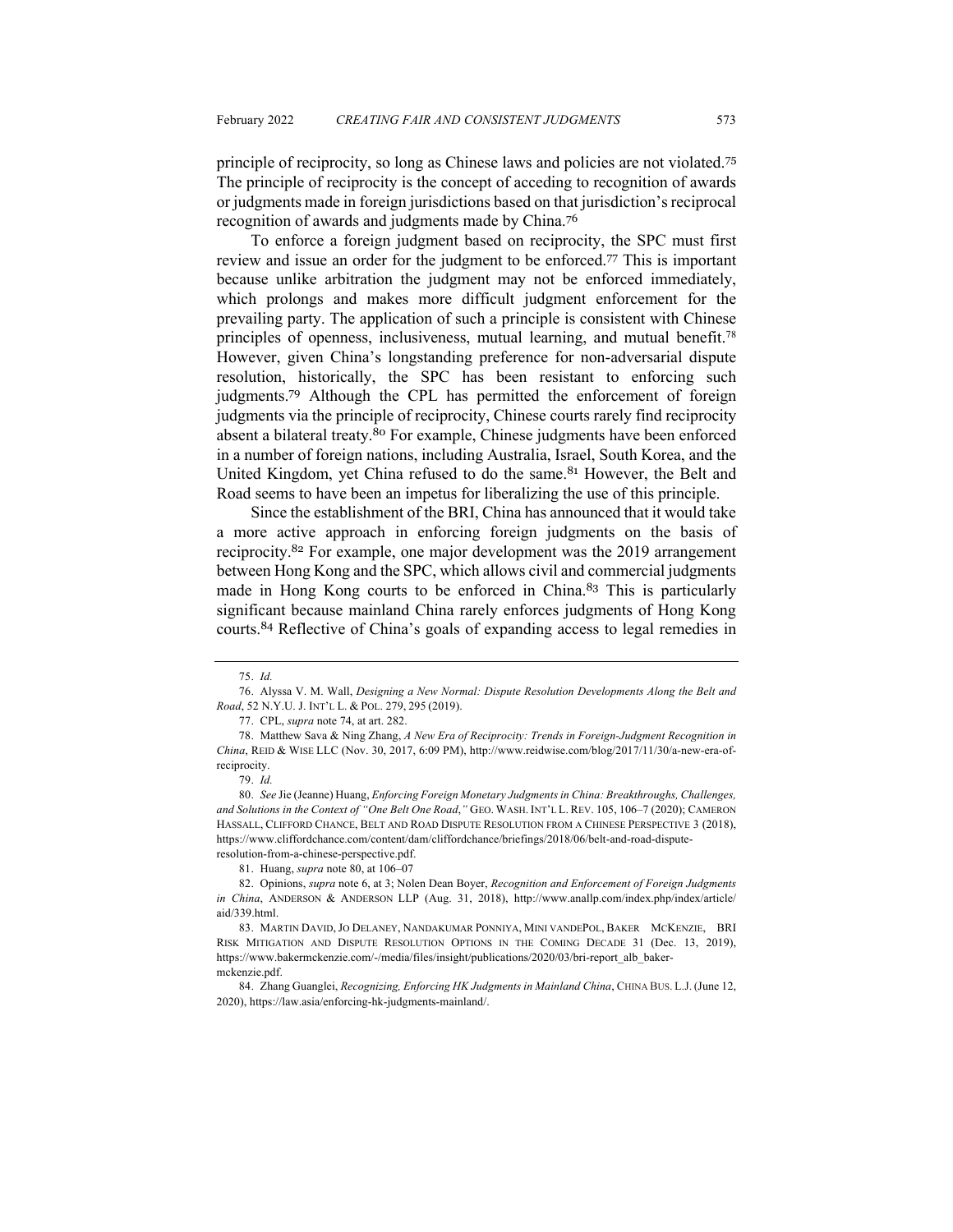the context of the BRI, $85$  the commitment to a more expansive use of reciprocity is further evidenced by three main actions of China: signing the Hague Choice of Court Convention and the enforcement of two foreign judgments based on de facto reciprocity.

## *1. Hague Choice of Court Convention*

China did not became a signatory of the Hague Choice of Court Convention ("HCCC") until 2017, twelve years after it was created. <sup>86</sup> This action was another major signal of effort on China's part to expand the range of credible legal instruments available to parties transacting on the Belt and Road. Similar to the role of the New York Convention in enforcing arbitral awards, the HCCC seeks to promote international trade and investment through judicial cooperation and enforcement of court judgments in foreign jurisdictions by enabling contracting parties to designate their choice of court.<sup>87</sup> The HCCC is an international legal framework for enforcing foreign judgments obtained under choice of court agreements.<sup>88</sup> By endorsing and expanding judicial cooperation, China's participation in the HCCC allows BRI parties to litigate in different countries with greater assurance of enforceability in China.

## *2. De Facto Reciprocity—Kolmar Case (Enforcement of a Singapore High Court judgment) and Liu Li Case (Enforcement of a California Judgment)*

Although there are no clear criteria for what constitutes "reciprocity" between China and a foreign nation, the SPC has issued two landmark opinions enforcing foreign judgments, which ultimately suggests that judges are capable and willing to enforce foreign judgments based on de facto reciprocity. The first landmark case, *Kolmar Group AG, A Case of an Application for the Recognition and Enforcement of a Civil Judgment of the High Court of Singapore,* is a case in which the Intermediate People's Court of Nanjing enforced a judgment of the Singapore High Court on account of de facto reciprocity.<sup>89</sup> The facts are as follows: Kolmar Group ("Kolmar"), a Swiss petroleum product manufacturer and distributor,<sup>90</sup> had contracted with Jiangsu Textile Group Import & Export Co. Ltd. ("Jiangsu"), an international trading company for clothes, toys, electromechanical equipment and raw materials based in China.<sup>91</sup> The parties

<sup>85.</sup> Boyer, *supra* note 82.

<sup>86.</sup> Sava & Zhang, *supra* note 78.

<sup>87.</sup> *See generally* Convention on Choice of Court Agreements, June 30, 2005, HCCH No. 37.

<sup>88.</sup> *Id.*

<sup>89.</sup> Kolmar Group AG, A Case of an Application for the Recognition and Enforcement of a Civil Judgment of the High Court of Singapore, Typical Case 13, STAN. L. SCH.: CHINA GUIDING CASES PROJECT (Dec. 9, 2016), http://cgc.law.stanford.edu/belt-and-road/b-and-r- cases/typical-case-13.

<sup>90.</sup> *Kolmar Group AG*, BLOOMBERG, https://www.bloomberg.com/profile/company/7321338Z:SW (last visited Jan. 24, 2022).

<sup>91.</sup> *Jiangsu Textile Industry Group Import & Export Co Ltd*, BLOOMBERG, https://www.bloomberg.com/ profile/company/7902537Z:CH (last visited Jan. 24, 2022).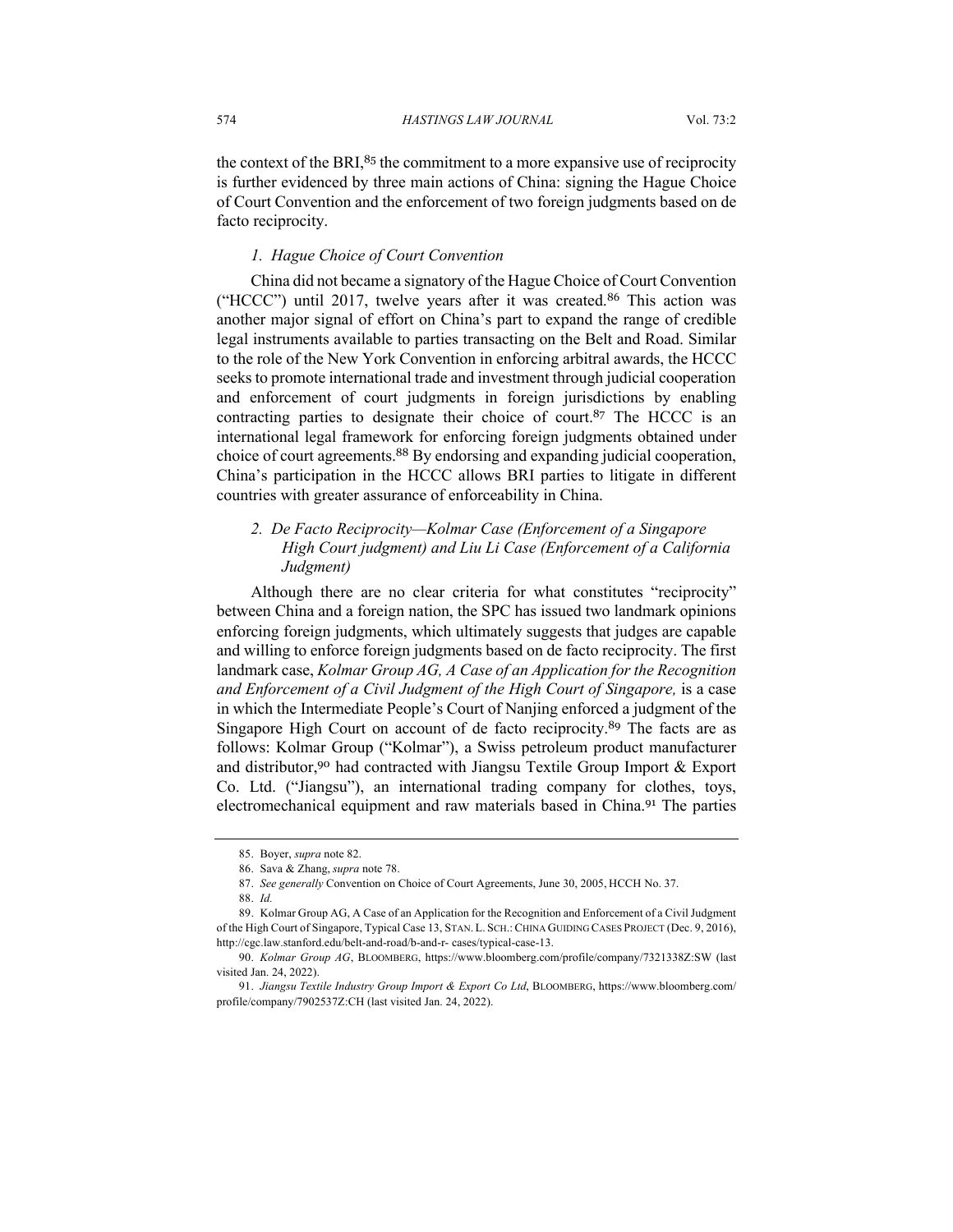had entered into a settlement agreement pursuant to a dispute arising from a purchase agreement between the parties.<sup>92</sup> When Jiangsu failed to perform under the settlement agreement, Kolmar brought a suit in the Singapore High Court and the court made a judgment in favor of Kolmar.<sup>93</sup> However, because Jiangsu's operations were based in China, Kolmar applied to the Intermediate People's Court of Nanjing to enforce the foreign judgment in China.<sup>94</sup> Under CPL Article 282, the judgment may be enforced pursuant to a treaty between Singapore and China, or reciprocity, neither of which had been acceded to at the time.<sup>95</sup> However, the Intermediate People's Court of Nanjing considered a judgment rendered by itself in 2014, which had subsequently been enforced by the Singapore High Court.<sup>96</sup> Given the recognition of a Chinese judgment in Singapore, the Intermediate People's Court of Nanjing determined that reciprocity had been established de facto and recognized the Kolmar judgment.<sup>97</sup>

The underlying principles of the Kolmar decision are significant in the context of the BRI because the opinion is aimed at facilitating trade and investment between Singapore and China through the BRI.<sup>98</sup> As a result, Kolmar has been coined a key case in encouraging lower courts to apply reciprocity in BRI cases, and it also displays China's recognition of the need to engage in judicial cooperation to further its economic motives.<sup>99</sup> Similar to the Kolmar case, in 2017, China recognized a judgment rendered by a U.S. court in the absence of a treaty or arrangement of reciprocity.<sup>100</sup> Although the United States is not a BRI target country, the following case is an example which illustrates China's growing liberalization of enforcing foreign judgments, as well as its growing reputation as a nation committed to providing fair and predictable legal protections.<sup>101</sup>

In *Liu Li v. Tao Li et al. for Recognition and Enforcement of a Civil Judgment of a Foreign Court* ("Liu Li"), the suit, first brought in California Superior Court for the County of Los Angeles, concerned the transfer of equity of JiaJia Management Inc. and the misappropriation of consideration for its shares.<sup>102</sup> Defendants Tao Li and Tong Li entered into a contractual relationship with Liu Li, in which the defendants were to transfer 50% equity interest in JiaJia Management Inc. to Liu in exchange for consideration in the amount of

101. *Id.* at 48.

<sup>92.</sup> Kolmar Group AG, *supra* note 89.

<sup>93.</sup> *Id.*

<sup>94.</sup> *Id.*

<sup>95.</sup> *Id.*

<sup>96.</sup> Ronald A. Brand, *Recognition of Foreign Judgments in China: The Liu Case and the "Belt and Road" Initiative*, 37 J.L. & COM. 29, 39 (2018), https://doi.org/10.5195/jlc.2018.152.

<sup>97.</sup> Kolmar Group AG*, supra* note 89.

<sup>98.</sup> *See* Huang, *supra* note 80, at 116–17.

<sup>99.</sup> *Id*.

<sup>100.</sup> Brand, *supra* note 96, at 30.

<sup>102.</sup> *Id.* at 31; Liu Li v. Tao Li et al., for Recognition and Enforcement of a Civil Judgment of a Foreign Court, (Wuhan City Interm. People's Ct. June 30, 2017) [hereinafter Liu Li].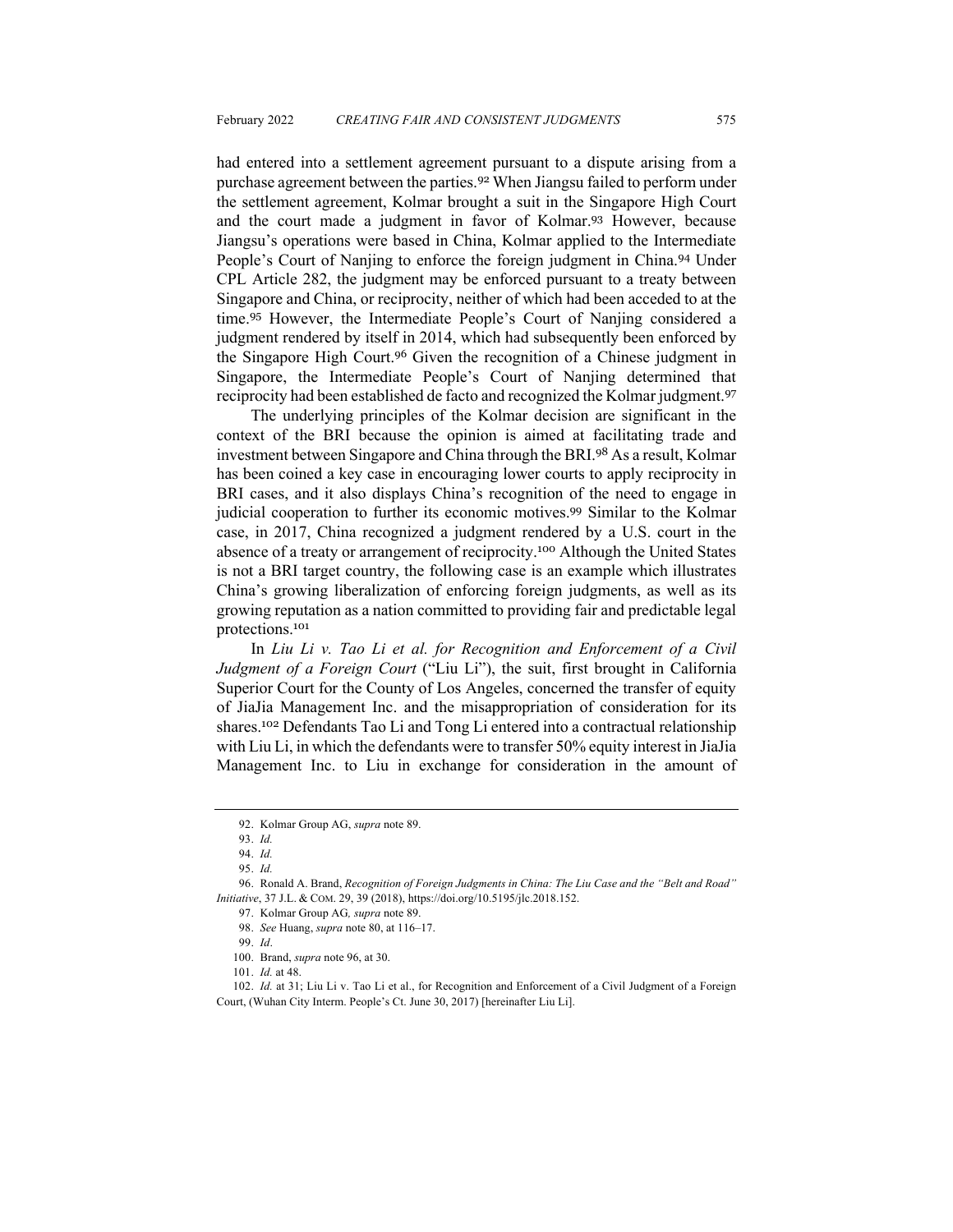\$150,000 USD.<sup>103</sup> Shortly after Liu paid the defendants \$125,000 USD, the defendants "disappeared with the money" without transferring the shares.<sup>104</sup> Liu sued for the return of her funds, prejudgment interest on the funds, and court costs.<sup>105</sup>

The court entered a default judgment for Liu, and Liu applied directly to the Intermediate People's Court in Wuhan, Hubei, where the defendants own property.<sup>106</sup> The judgment was given effect on June 30, 2017, based on three key factors. First, the applicant provided evidence of precedent in which "an American court has recognized and enforced a civil judgment of a [Chinese court]."<sup>107</sup> Second, the ruling did not "violate the basic principles of the laws of the People's Republic of China and the sovereignty, security and public interest of the People's Republic of China."<sup>108</sup> Third, the Wuhan court had jurisdiction over the defendants due to the location of their property in Hubei.<sup>109</sup>

While these are the first foreign judgments to be enforced in China on a basis of de facto reciprocity, China's acceptance of these judgments ultimately illustrates the ability of foreign jurisdictions to establish reciprocity absent an international agreement. Although reciprocity does not guarantee enforcement of foreign judgments, the SPC's most recent opinion on judicial services and guarantees for the BRI addresses reciprocity and calls for gradual promotion of the principle.<sup>110</sup> The opinion states:

[The courts] shall positively explore and strengthen regional judicial assistance . . . and promote the mutual recognition and enforcement of judgments rendered by countries along the "Belt and Road." Under the circumstance where some countries have not concluded judicial assistance agreements with China, on the basis of the international judicial cooperation and communication intentions and the counterparty's commitment to offering mutual judicial benefits to China, the people's courts of China may consider the prior offering of judicial assistance to parties of the counter party, positively promote the formation of reciprocal relationship, and actively initiate and gradually expand the scope of international judicial assistance.<sup>111</sup>

The current rules and application of reciprocity are vague, but the increased attention on the principle and extended use of de facto reciprocity, on the whole, suggests a step forward toward predictability in enforcement. If China continues on this path, the expanded use of this power will ultimately have a major impact

<sup>103.</sup> *People's Republic of China Recognizes Commercial Judgment Entered by California Superior Court*, WILSON ELSER: INSIGHTS (Sept. 28, 2017), https://www.wilsonelser.com/news\_and\_insights/insights/2972peoples republic of china recognizes commercial.

<sup>104.</sup> Liu Li, *supra* note 102.

<sup>105.</sup> *Id.*

<sup>106.</sup> *See id.*

<sup>107.</sup> *Id.*

<sup>108.</sup> *Id.*

<sup>109.</sup> *Id.*

<sup>110.</sup> Several Opinions, *supra* note 3.

<sup>111.</sup> *Id.*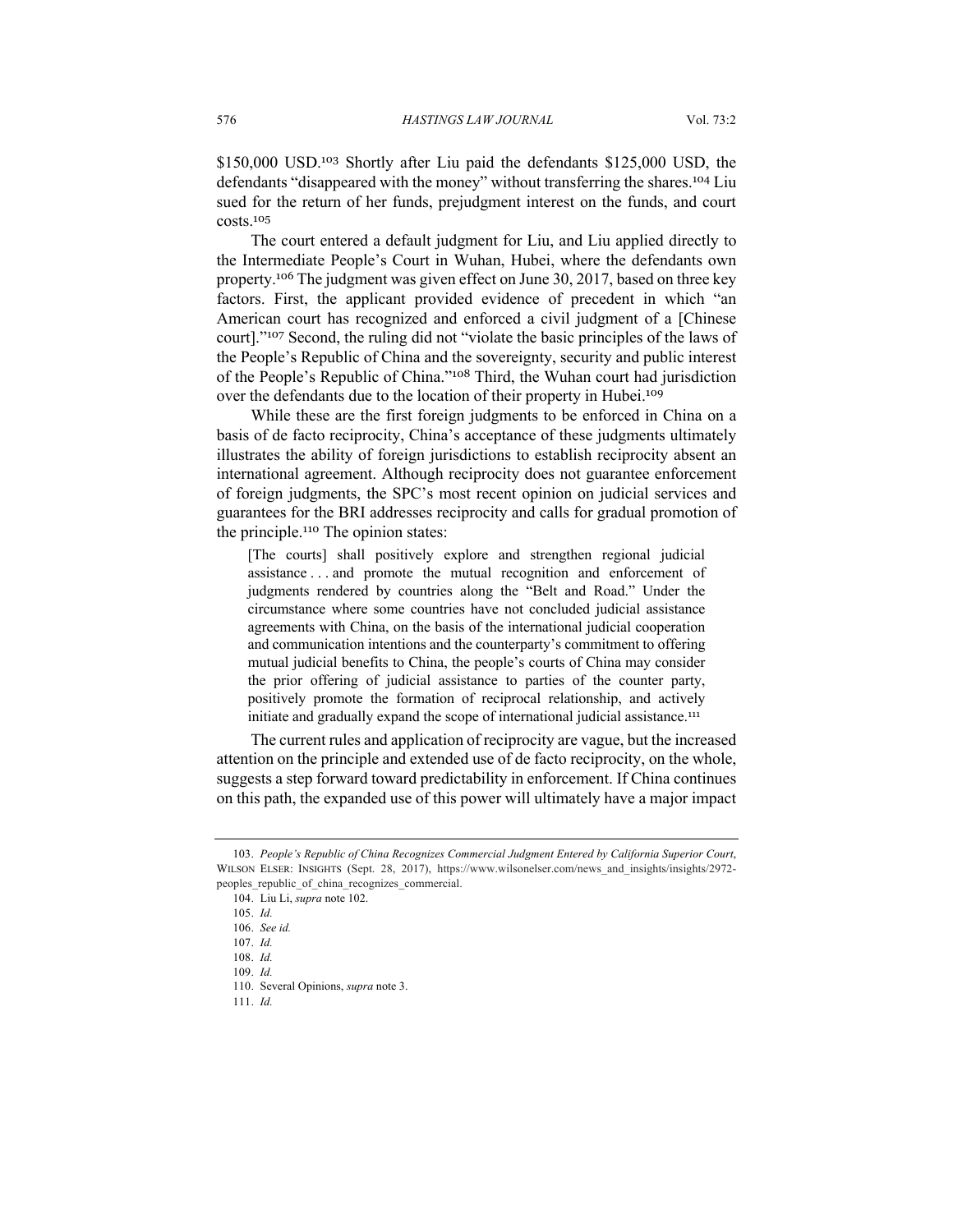on the BRI, because it will enable foreign parties to litigate in their home country, should they so choose, without fear of not having their judgment recognized and enforced in China.

## III. CHALLENGES PURSUANT TO COURT JUDGMENTS

It is evident that China has undertaken extensive efforts to transform the legal system to be more international business-friendly and facilitate disputes arising from transactions along the Belt and Road. Despite these efforts, the vagueness of the SPC opinions governing the reforms presents a distinct set of logistical challenges to achieving fair, predictable and consistent judgments. This ultimately leaves foreign parties who choose to litigate vulnerable to potentially unfair judgments in Chinese courts.

In *Several Opinions*, it is stated:

[The judiciary] shall implement the legal principle of legal equality in a comprehensive manner, uphold the equal protection of the lawful rights and interests of Chinese and foreign parties, and make efforts to effectively maintain the regional cooperation environment for fair competition, integrity, and harmony and win-win . . . the people's courts shall follow unswervingly the socialist road of rule by law with Chinese characteristics and actively carry out international judicial cooperation.<sup>112</sup>

The necessity of providing legal equality to further economic development is becoming increasingly important, and the CCP is aware of this. However, without substantive rules that effectively guide institutions in achieving these goals, these plain statements hold little credibility in the eyes of those affected. As commonly seen in many of the BRI-related opinions issued by the SPC, China does not provide clear meanings for what constitutes seemingly cooperative terms such as "legal equality," "win-win," or "socialist road of rule by law."

These vague and idealistic sounding assertions may be advantageous to China, by giving courts interpretive flexibility to avoid adjudicating or enforcing judgments when the outcome will not benefit China or its people. On the other hand, this vagueness also presents great potential for inconsistent judgments, which operate to the detriment of international businesses that choose to litigate their BRI-related disputes. Without a clear understanding of how these principles precisely operate in court, China may undermine its commitment to safeguard BRI participants and create a fair and predictable business environment for foreign parties. Currently, there are two broad categories of challenges based on the vague standards in the SPC opinions: the potential for bias in the CICC and the SPC's process of enforcing a foreign judgment.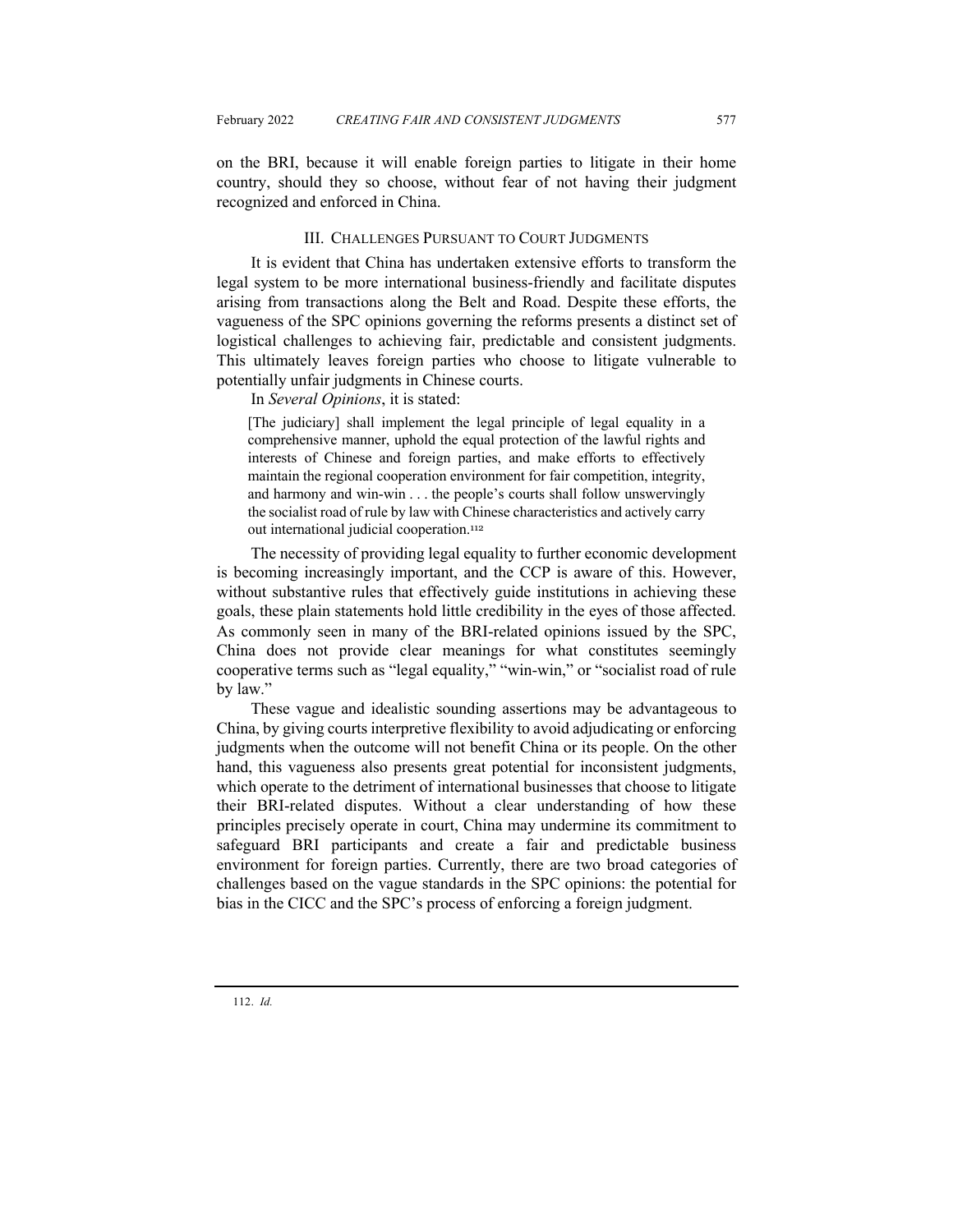#### A. POTENTIAL ISSUES IN THE INTERNATIONAL COMMERCIAL COURTS

The *Provisions* characterize the establishment of the CICC as serving the purpose of providing an impartial forum for international commercial cases arising from the Belt and Road, which "equally protect[s] the legal rights and interests of Chinese and foreign parties."<sup>113</sup> The addition of these courts in itself is a major development for China, but the unclear scope of jurisdiction, the vague guidance in application of law, and the overarching control of the CCP presents potential barriers to impartiality and equal protection for foreign parties who want to make use of the CICC.

#### *1. Unclear Scope of Jurisdiction*

Under Article 2 of the *Provisions*, there are five types of international commercial cases over which the CICC has jurisdiction.<sup>114</sup> Under the definition of "international commercial case," the CICC appears to have broad jurisdiction over commercial cases involving one or more foreign parties regardless of whether the parties have any affiliation with China.<sup>115</sup> In reality, the blueprint for the scope of CICC jurisdiction contains a number of restrictions and vague terms that create ambiguity as to what types of cases may be tried by the CICC.

For example, first instance commercial cases where (1) the amount in controversy is at least 300,000,000 Chinese yuan, and (2) the parties have submitted to CICC jurisdiction may be tried by the CICC. However, the ability to submit to the CICC under these circumstances is dually governed by Article 34 of CPL.<sup>116</sup> Under Article 34 of CPL, parties to an agreement are limited to choosing a forum based on where the plaintiff or defendant is domiciled, where the contract is executed or performed, or anywhere with a connection to the dispute.<sup>117</sup> As a result, the plaintiff would have to know what constitutes a proper connection to the forum if the other two options are unavailable, yet there is no

<sup>113.</sup> *Provisions*, *supra* note 49.

<sup>114.</sup> The CICC has jurisdiction over the following cases:

<sup>(1)</sup> First instance international commercial cases ("Cases"), in which the amount in controversy is at least 300,000,000 Chinese yuan and parties have submitted to CICC jurisdiction

<sup>(2)</sup> First instance Cases that are subject to the jurisdiction of the higher people's court and have received permission to be tried by the CICC

<sup>(3)</sup> First instance Cases that are whose nationwide impact is significant

<sup>(4)</sup> Cases for enforcement, review, or setting aside arbitration international commercial arbitration awards (5) Other Cases which the SPC finds to be appropriate to be tried by the CICC.

*Provisions*, *supra* note 49; Lance Ang, *International Commercial Courts and the Interplay Between Realism and Institutionalism: A Look at China and Singapore*, HARV. INT'L L.J. (Nov. 14, 2019), https://harvardilj.org/2020/03/international-commercial-courts-and-the-interplay-between-realism-andinstitutionalism-a-look-at-china-and-singapore.

<sup>115.</sup> *See Provisions*, *supra* note 49; *see also A Brief Introduction of China International Commercial Court*, CHINA INT'L COM. CT. (June 28, 2018) http://cicc.court.gov.cn/html/1/219/193/195/index.html (laying out the features, scope of jurisdiction, and definition International Commercial Cases of the CICC).

<sup>116.</sup> *See Provisions*, *supra* note 49; Ang, *supra* note 114.

<sup>117.</sup> CPL, *supra* note 74, at art. 34.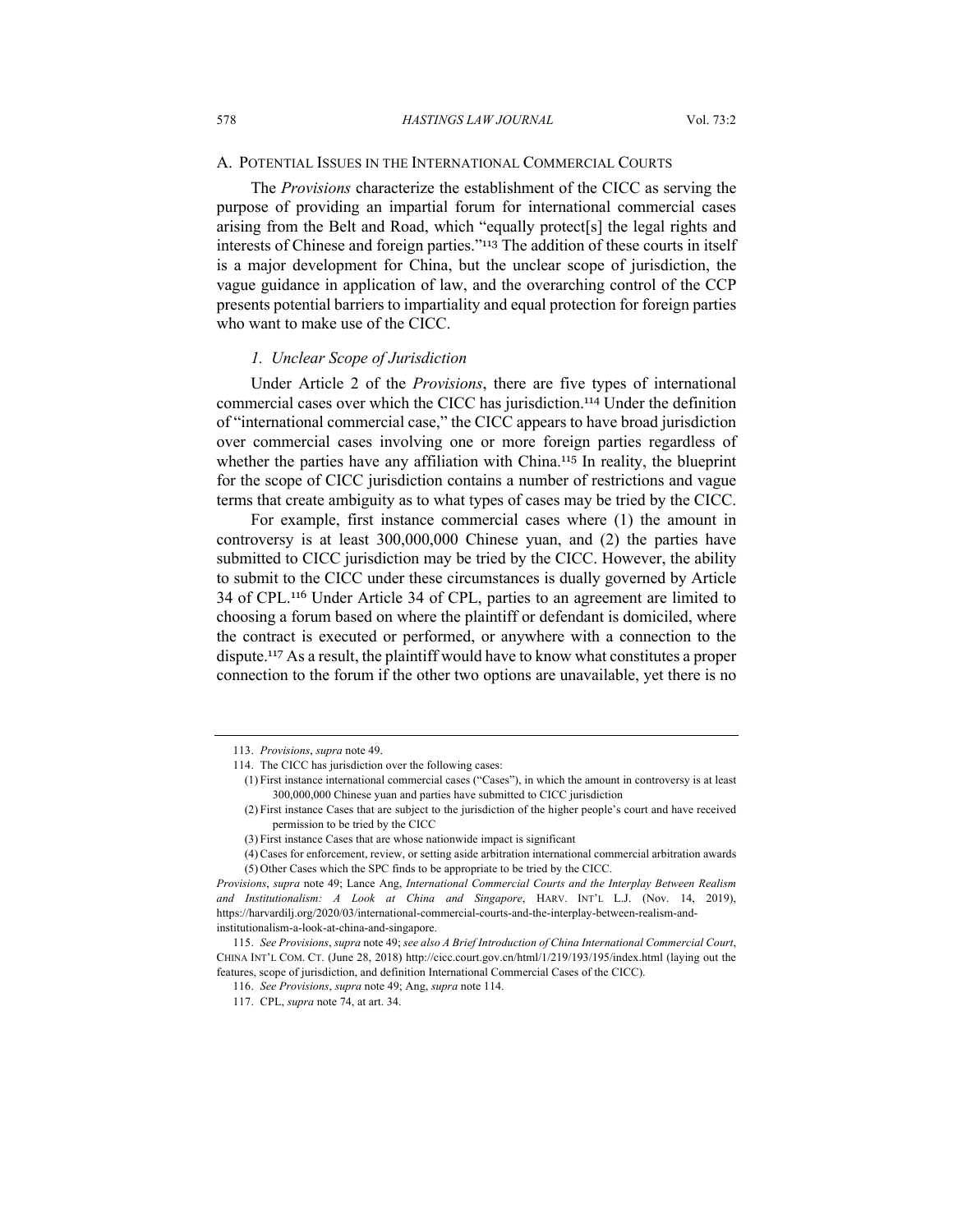guidance as to what establishes a connection to the forum.<sup>118</sup> Similarly, the definition of "major impact" under Article 2(3) provides no clarity as to what would constitute a major impact nationwide. Overall, these ambiguities make it difficult for foreign parties to know whether they can make use of the CICC as a forum for litigation, and consequently make the CICC appear less accessible and less international.<sup>119</sup>

## *2. Challenges Among Judges and in Application of Law*

Another potential issue is embedded in the guidelines for judges in applying law. Article 8 of the *Provisions* guides the application of foreign law in international commercial cases.<sup>120</sup> When choice of law is not provided in the contract of the parties in dispute, CICC judges are given great latitude to ascertain the governing foreign law.<sup>121</sup> This is reaffirmed by the catch-all provision allowing judges to ascertain the appropriate law through "reasonable ways."<sup>122</sup> Understandably, judges need access to a variety of resources to be able to find and apply the appropriate law for a given dispute. However, there is no guidance as to when one method of ascertaining foreign law prevails over another. Furthermore, there is also no clarification as to what "reasonable" in the catch-all provision means, and thus no clear limit on how judges decide to discover and apply foreign law. This power is particularly significant in cases where the outcome would be affected based on the foreign law chosen to be applied.

As evidenced by the creation of the ICEC and addition of guiding cases, the SPC has taken great measures to furnish judges with expert knowledge to make fair, appropriate judgments. Judges are urged to maximize the use of the

(5) Provided by the central organ of the opposite party who has concluded judicial assistance convention with China;

(7) Provided by the embassy of the foreign country in China;

<sup>118.</sup> In short, the CICC has no jurisdiction over cases that are not connected to China. *See* HOLMAN FENWICK WILLAN LLP, THE BELT AND ROAD INITIATIVE: DISPUTE RESOLUTION ALONG THE BELT AND ROAD 2 (2018), https://www.hfw.com/downloads/HFW-The-Belt-and-Road-Initiative-Dispute-Resolution-along-The-Belt-And-Road-August-2018.pdf.

<sup>119.</sup> *See* Wall, *supra* note 76, at 302.

<sup>120</sup>. *Provisions*, *supra* note 49.

<sup>121.</sup> "If an extraterritorial law shall apply to the case tried by an international commercial court, the court may ascertain the law through the following ways:

<sup>(1)</sup> Provided by the parties;

<sup>(2)</sup> Provided by Chinese and foreign legal experts;

<sup>(3)</sup> Provided by law ascertaining service institutions;

<sup>(4)</sup> Provided by expert members of an international commercial committee;

<sup>(6)</sup> Provided by our embassy in the country;

<sup>(8)</sup> Other reasonable ways."

*See Provisions*, *supra* note 49, at art. 8.

<sup>122.</sup> *Id.*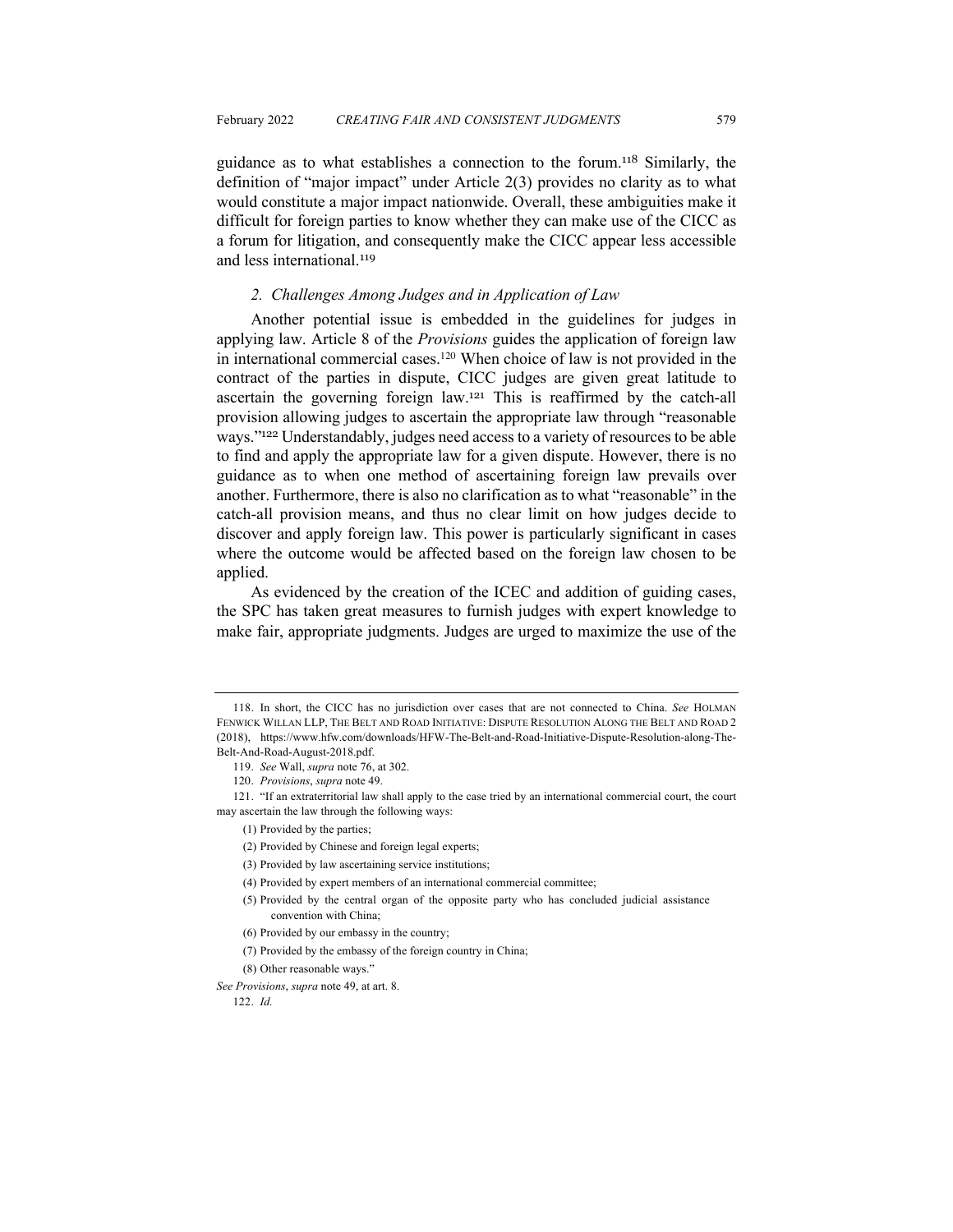expert committee in accordance with Chinese policy goals,<sup>123</sup> and guiding cases are a great resource to support court decisions. However, the broadness and lack of formality in determining when one method presides over another ultimately opens the door to inconsistent application at the discretion of the judge. Additionally, there is little guidance as to what extent judges are required to rely on the ICEC or guiding cases. In the *2018 Judicial Application Report of the Guiding Cases of the Supreme People's* Court, an SPC release report, the data showed since its conception in 2010, over one-fourth of the guiding cases have not been referred to, and only roughly one-third of adjudicated cases have referred to guiding cases.<sup>124</sup> Apart from the vague guidance on judges' use of these resources, there is also little guidance on the authority of the ICEC to intervene should the judge disregard an applicable law. Additionally, because guiding cases are not sources of law, the authority of guiding cases is also unclear, ultimately leaving the courts free to continue issuing inconsistent judgments.

In effect, it seems as though judges are furnished with unfettered discretion to ignore these resources and determine the outcome of cases based on foreign laws that were discovered through "reasonable ways." This is not to say that CICC judges will and do in fact take advantage of their discretion. However, the potential for injustice and inconsistency given the lack of limitations or detailed guidance is simply another consideration for international businesses who want assurance of fair, consistent case outcomes.

## *3. CCP's Overarching Control of the CICC*

It seems to be that a broader goal in establishing the CICC is to encourage foreign parties to conduct business with and through China.<sup>125</sup> By providing adequate legal services for parties regardless of their preferred method of dispute resolution, international businesses are more likely to feel comfortable engaging in transactions on the Belt and Road, and China upholds the policies the BRI purports to achieve. But regardless of China's promotion of independence and predictability in the judiciary, the Chinese legal system still lacks meaningful independence from the political system.<sup>126</sup> With the CCP's overarching control, the current legal framework in the CICC presents potential for corruption and political interference in court decisions. This is a vexing issue in courts because

<sup>123.</sup> Opinions, *supra* note 6.

<sup>124</sup>. Chen Luming & Gong Suni, *A Short Review of the Case Guidance System of the Chinese Judiciary*, ASIA L. (Sept. 4, 2019), https://www.asialaw.com/NewsAndAnalysis/a-short-review-of-the-case-guidancesystem-of-the-chinese-judiciary/Index/332.

<sup>125</sup>. David Holloway, *The New Chinese International Commercial Court and the Future of Dispute Resolution in the Belt and Road Initiative*, *in* DISPUTE RESOLUTION IN CHINA, EUROPE AND WORLD 51, 62 (Lei Chan & André Jannsen eds., 2020).

<sup>126.</sup> *Id.* at 104. Several Opinions, *supra* note 3. This is based on the principle that the CCP is leader of the legislature, as well as the leader in enforcing the law. Therefore, although the Constitution is the supreme law of the land, there is no conflict between the power of the CCP and the power embedded in the Constitution. Chen, *supra* note 1, at 10.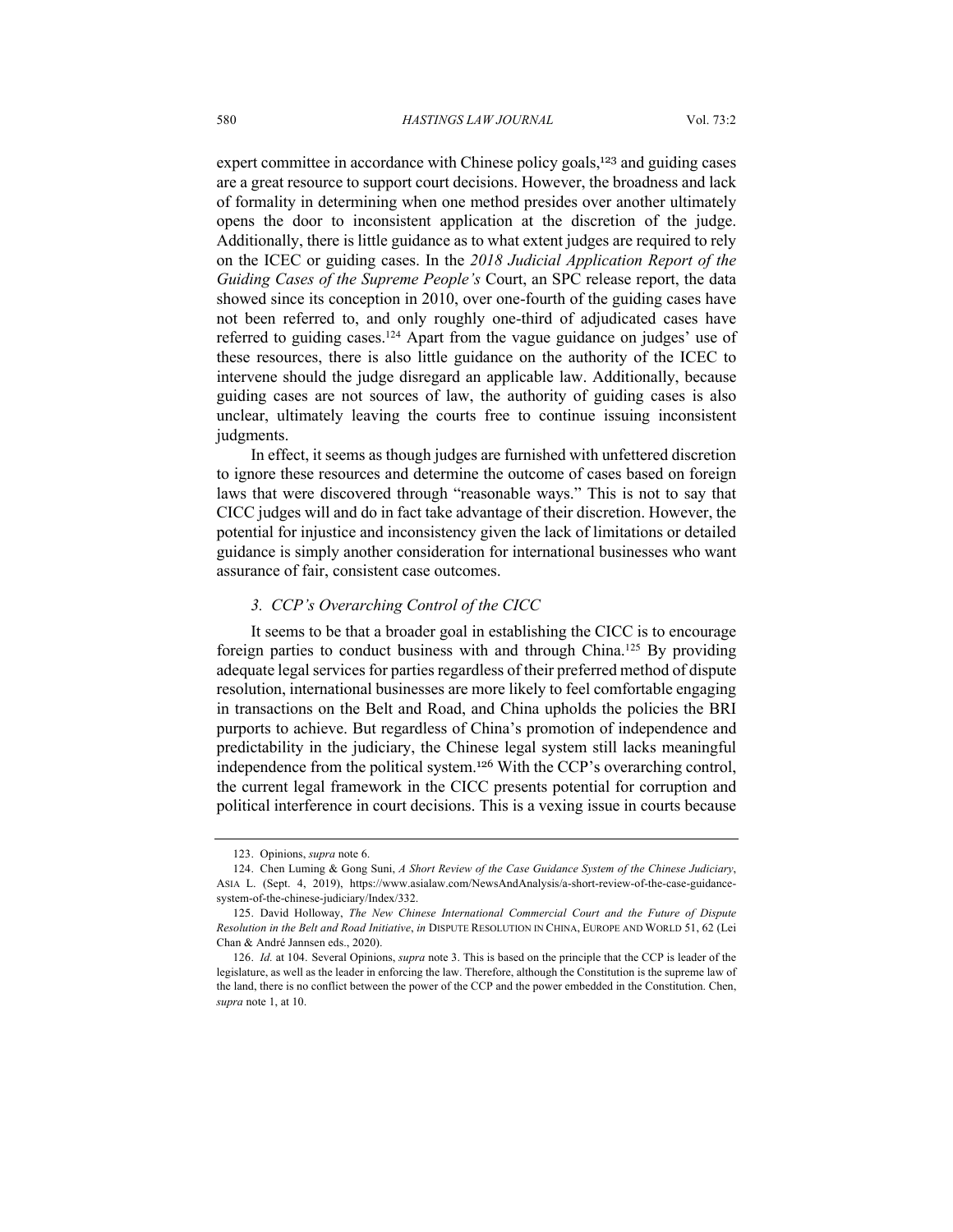judges in the CICC are effectively chosen by the CCP's top-down chain political regime. The lack of a check on the appointing governmental branch ultimately has the potential to limit the judiciary's discretion and autonomy to make just decisions based on rule of law.

CICC judges are appointed by the SPC, and as a branch of the SPC, CICC judges are ultimately subject to the purview of the NPC and CCP.<sup>127</sup> More importantly, the NPC and CCP's Political-Legal Committees can interfere and guide courts on how to handle cases.<sup>128</sup> This lack of judicial independence from the CCP ultimately opens the door to potential corruption. Additionally, Article 5 of the *Notice of the General Office of the Supreme People's Court on Issuing the Working Rules of the International Commercial Expert Committee of the Supreme People's Court (for Trial Implementation)* holds that the SPC has broad power to terminate members of the expert committee for essentially any reasons the SPC finds fit.<sup>129</sup> This broad power to terminate at will, like the issues surrounding the application of law, ultimately leaves the door open to abuse. Should the opinions of foreign members of the ICEC be unaligned with the views and goals of the CCP, the SPC may effectively censor the voices of other nations in the name of attempting to create a fairer and more consistent legal system.

Another potential issue connected to the CCP's overarching control is the qualifications for judges in the CICC. Under Article 4 of the *Provisions*, the courts are to be furnished with senior judges familiar with international treaties, practices, and trade.<sup>130</sup> On its face, there seems to be no issue. However, because CICC judges must currently be Chinese judges and Chinese nationals, they may carry inherent bias under CCP control. As discussed earlier, the ICEC, to some extent, holds judges accountable for disregarding the committee when deference is applicable would publicize partiality. At the same time, there are no restrictions that prevent judges from ascertaining foreign law based on another permitted action. Consequently, if judges frequently opt for the latter, the creation of the ICEC, for the purposes of promoting fairness in judgments would be diminished. Although somewhat attenuated, it is also worth noting that members of the ICEC are chosen by the SPC, thus making the comingling of the CCP and the CICC inescapable.<sup>131</sup>

<sup>127.</sup> Keyuan, *supra* note 28, at 1047–49; *see also Judicial Independence in the PRC*, CONG. EXEC. COMM'N CHINA, https://www.cecc.gov/judicial-independence-in-the-prc (last visited Jan. 24, 2022).

<sup>128.</sup> *See* Keyuan, *supra* note 28, at 1048 n.49 (example of the CCP intervening in the courts).

<sup>129.</sup> Article 5 states that the SPC may terminate the appointment of any committee member "who fails to continue to serve as an expert member because of personal willingness, physical health or other reasons during the employment period, or who is not suitable to continue to serve as an expert member due to other reasons." *Working Rules*, *supra* note 51, at art. 5.

<sup>130.</sup> *Provisions*, *supra* note 49.

<sup>131.</sup> Wall, *supra* note 76, at 305–07.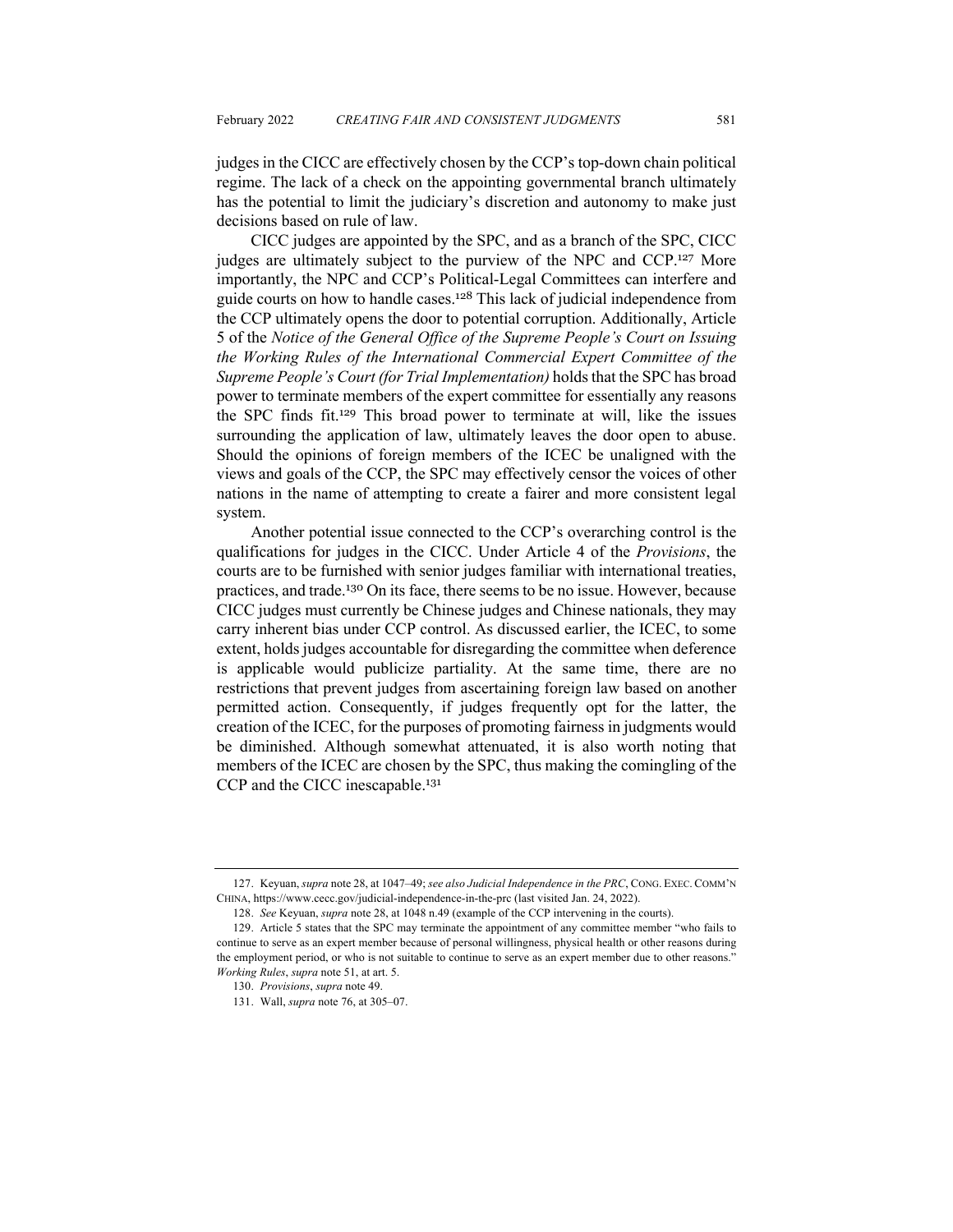#### B. CHALLENGES IN ENFORCING FOREIGN JUDGMENTS

The principle of reciprocity provides international businesses with an alternative to litigating in China. While it seems easy to simply submit a claim and demand enforcement in China based on reciprocity, there are three key procedural elements before enforcement can take effect: (1) China must issue a judicial opinion; (2) the proposed judgment must be consistent with Chinese policy, domestic law, sovereignty, and security; and (3) the judgment must be final.<sup>132</sup> Therefore, the predictability of enforcing a judgment when there is established reciprocity or de facto reciprocity between China and the adjudicating jurisdiction is not as clear cut as the Kolmar and Liu Li cases made it out to be.

Even in the presence of a reciprocal arrangement with another country under the HCCC or other relevant agreements, the SPC must provide a judicial opinion to give effect to the judgment obtained, and the judgment in question must be consistent with Chinese policy, domestic law, sovereignty and security.<sup>133</sup> However, given the SPC's tendencies for issuing opinions with vague language—for example, "legal equality," "win-win," or "socialist road of rule by law,"134—there is little insight as to whether the SPC can and will construe certain judgments as violating Chinese policy, sovereignty, or security, simply to avoid recognizing and enforcing the judgment of a given country.

While there is potential for corruption via the discretion of the SPC to determine whether a foreign judgment violates Chinese laws and national interests, the less discretionary issue stems from the ambiguity of the finality requirement. As promulgated by judicial interpretations, just as multilateral treaties must be final to be enforced, foreign judgments must be final to be enforced under the principle of reciprocity.<sup>135</sup> The question is who determines the finality of the judgment?<sup>136</sup> Under Chinese law, a judgment is considered final when the case is unappealable.<sup>137</sup> As a result, parties litigating in another country may experience setbacks from having their opinion enforced in China because the judgment has not reached the highest possible court in the jurisdiction making the judgment. In other words, even if the parties have determined that a judgment from a lower court should take effect in China, the judgment is insufficient for enforcement in China under reciprocity.

<sup>132.</sup> CPL, *supra* note 74; Jie (Jeanne) Huang, *Reciprocal Recognition and Enforcement of Foreign Judgments in China: Promising Developments, Prospective Challenges and Proposed Solutions*, 14 (Sydney L. Sch., Research Paper, No. 19/23, 2019).

<sup>133.</sup> CPL, *supra* note 74, at art. 282.

<sup>134</sup>. *See Several Opinions*, *supra* note 3.

<sup>135.</sup> *See Song Jianli: Recognition and Enforcement of Foreign Judgments in China: Challenges and Developments*, CHINA INT'L COM. CT. (Aug. 30, 2018), http://cicc.court.gov.cn/html/1/219/199/203/1048.html. 136. Huang, *supra* note 132, at 14.

<sup>137.</sup> *Id.*; *cf*. NEIL A. F. POPOVIC, FOREIGN MATTERS: HOW TO OBTAIN RECOGNITION OF FOREIGN-COURT JUDGMENTS (2009), https://www.sheppardmullin.com/media/article/725\_Foreign%20Matters.pdf (finality is met when the judgment is enforceable under the law of foreign country it was obtained in).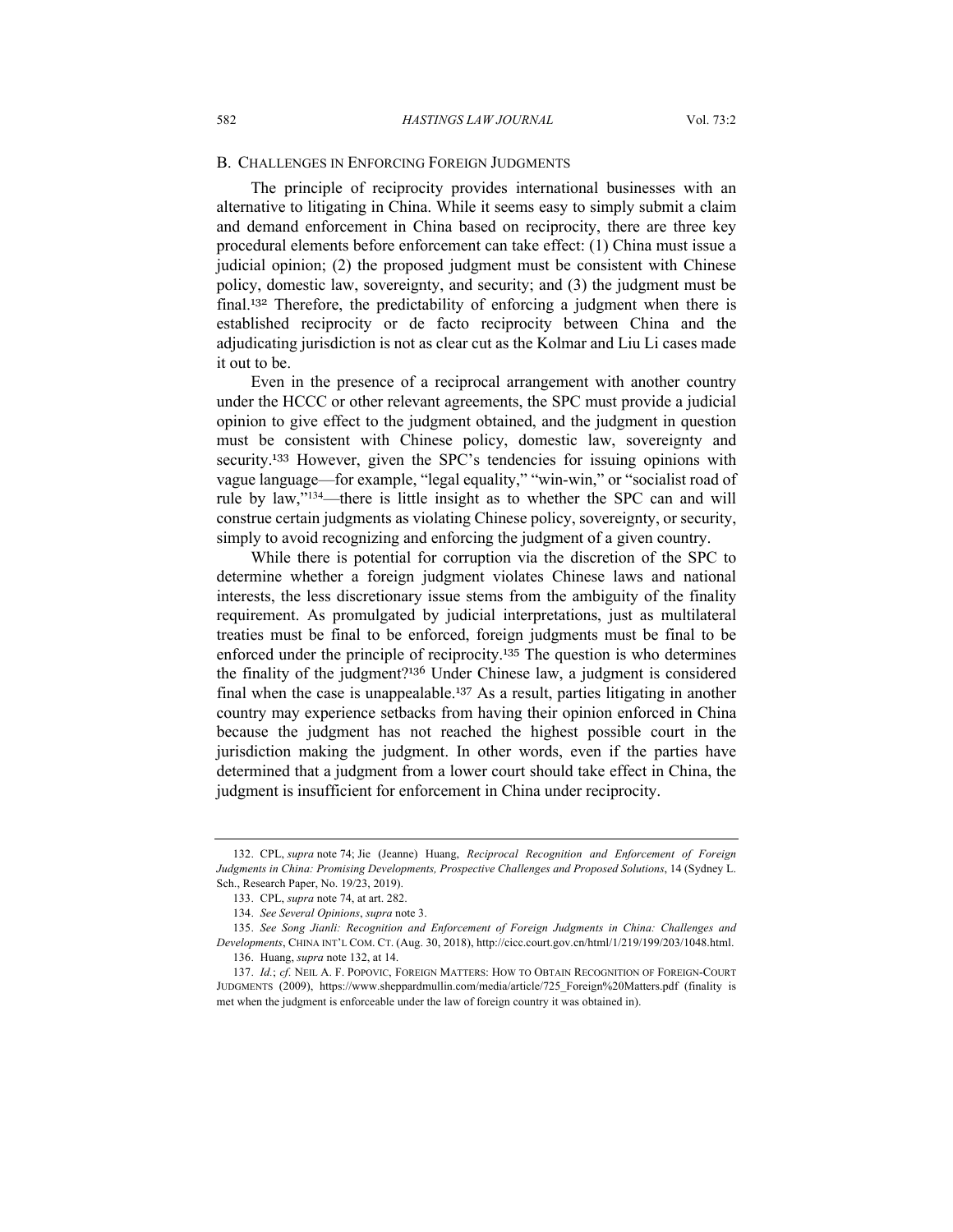Lastly, it is important to remember that all these potential challenges to enforcing foreign judgments must be viewed from a bird's eye view, because the SPC must first determine whether reciprocity actually exists between the two nations. Although *Kolmar* and *Liu Li* suggest de facto reciprocity may be sufficient to enforce foreign judgments, the thin precedent on what qualifies as reciprocity under the SPC does not provide adequate assurance that judgments that may fall within the de facto category will be enforced.

#### **CONCLUSION**

The expansion of dispute resolution mechanisms and court reform to safeguard international businesses transacting on the Belt and Road has been a great demonstration of China's commitment to opening up to and cooperating with foreign nations. China's recognition of foreign laws and international legal needs appears to be beneficial to China's reputation in the international order, as well as beneficial for international businesses looking to access new markets. Under the New York Convention and Singapore Mediation Convention, China offers fair and predictable legal protections by means of arbitration and mediation. Additionally, the creation of the CICC, BRI guiding cases, and examples of foreign judgment enforcement under the principle of reciprocity has demonstrated China's active role in creating a more credible, consistent, and fair litigation service.

While the courts in China have been developing in a way that provides greater access to non-socialist dispute resolution mechanisms, such judicial reforms have not provided the same level of assurance in court as they do outside of court just yet. Currently, the expanding framework still appears to inherently give preferential treatment to parties who arbitrate or mediate. Parties who choose to litigate face potential issues in inconsistent application of law, unfairness due to the CCP's overarching control, and lack of clarity in enforcement of foreign judgments. Despite China's efforts to provide extensive legal resources to BRI parties, without safeguards to ensure consistent application of law and ease of access to fair legal protections across all dispute resolution mechanisms available to BRI participants, China may have a difficult time encouraging participation in BRI commercial transactions for parties who prefer litigation. More specifically, to some extent, these challenges are hurdles to China's stated commitment to "create an international, law-based and convenient business environment with more stability, fairness, transparency and predictability."<sup>138</sup> Despite China's advancement toward the harmonious, idealistic portrayal of the BRI promoting cooperation and economic development, the BRI has yet to measure up to these goals. For China to continue to further its commitment to these policies and retain a credible reputation in the

<sup>138.</sup> Opinions, *supra* note 7.